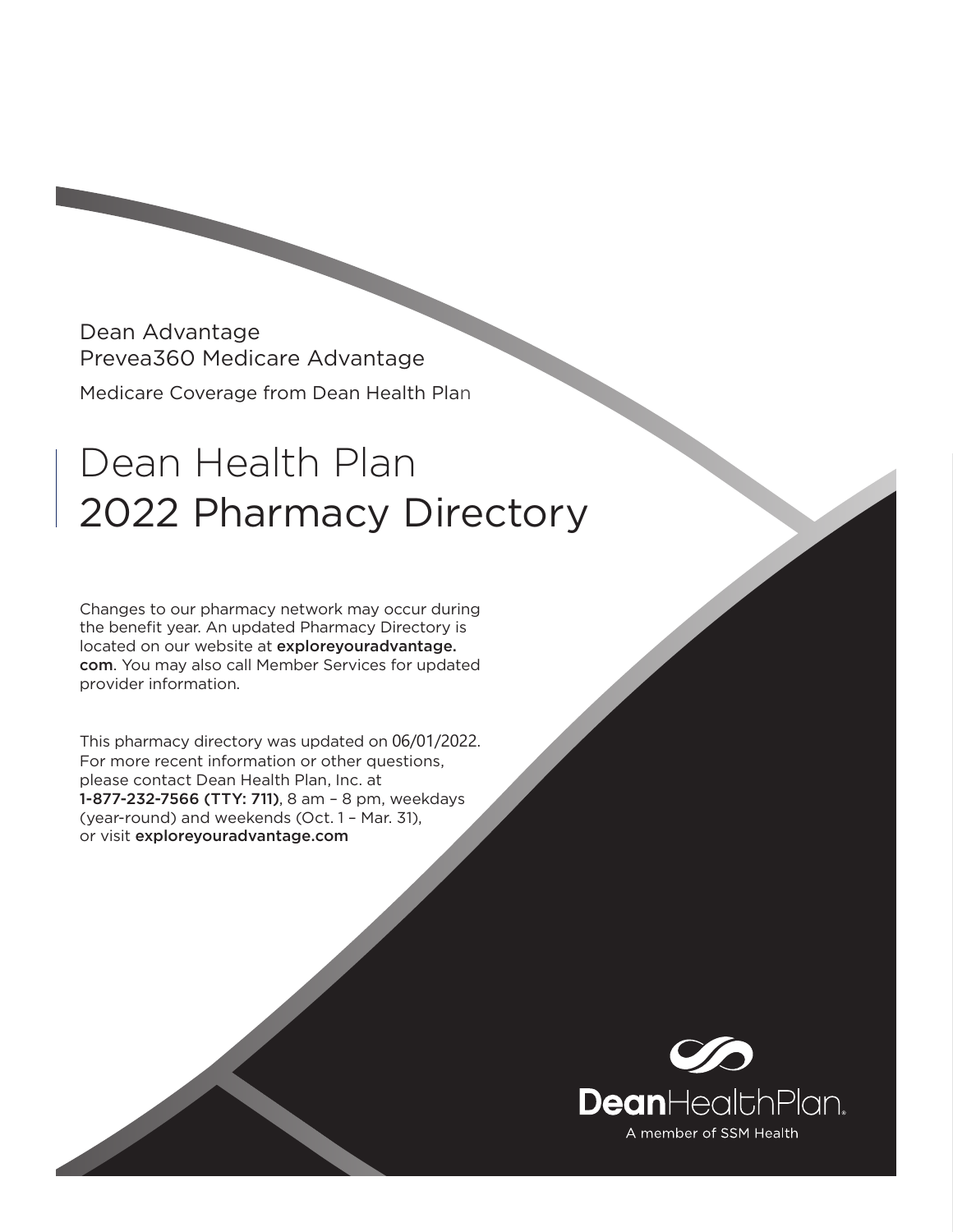# Introduction

This booklet provides a list of Dean Health Plan's network pharmacies. To get a complete description of your prescription coverage, including how to fill your prescriptions, please review the Evidence of Coverage and Dean Health Plan's formulary.

You can go to all the pharmacies on this list, but your costs for some drugs may be less at pharmacies in this list that offer preferred cost-sharing. We have marked these pharmacies with a "P" to distinguish them from other pharmacies in our network that offer standard cost-sharing.

We call the pharmacies on this list our "network pharmacies" because we have made arrangements with them to provide prescription drugs to Plan members. In most cases, your prescriptions are covered under Dean Health Plan only if they are filled at a network pharmacy or through our mail order pharmacy service. Once you go to one pharmacy, you are not required to continue going to the same pharmacy to fill your prescription but can switch to any other of our network pharmacies. We will fill prescriptions at non-network pharmacies under certain circumstances as described in your Evidence of Coverage.

All network pharmacies may not be listed in this directory. Pharmacies may have been added or removed from the list after this directory was printed. This means the pharmacies listed here may no longer be in our network, or there may be newer pharmacies in our network that are not listed. This list is current as of 06/01/22. For the most current list, please contact us. Our contact information appears on the front and back cover pages.

You can get prescription drugs shipped to your home through our network mail order delivery program Costco. For more information, please contact us or see the mail order section of this pharmacy directory.

This directory is for: Brown, Chippewa, Columbia, Dane, Dodge, Eau Claire, Fond du Lac, Green, Iowa, Jefferson, Kewaunee, Oconto, Rock, Sauk, Sheboygan and Door counties, which includes the area in which you live. However, we cover a larger service area, and there are more pharmacies where your prescriptions may be covered by our Plan. For information on more pharmacies in our plan network not listed in this directory contact Member Services at 1-877-232-7566 (TTY: 711), 8 am – 8 pm, weekdays (year-round) and weekends (October 1 – March 31), or visit **exploreyouradvantage.com**.

If you have questions about any of the above, please see the first and last cover pages of this directory for information on how to contact Dean Health Plan.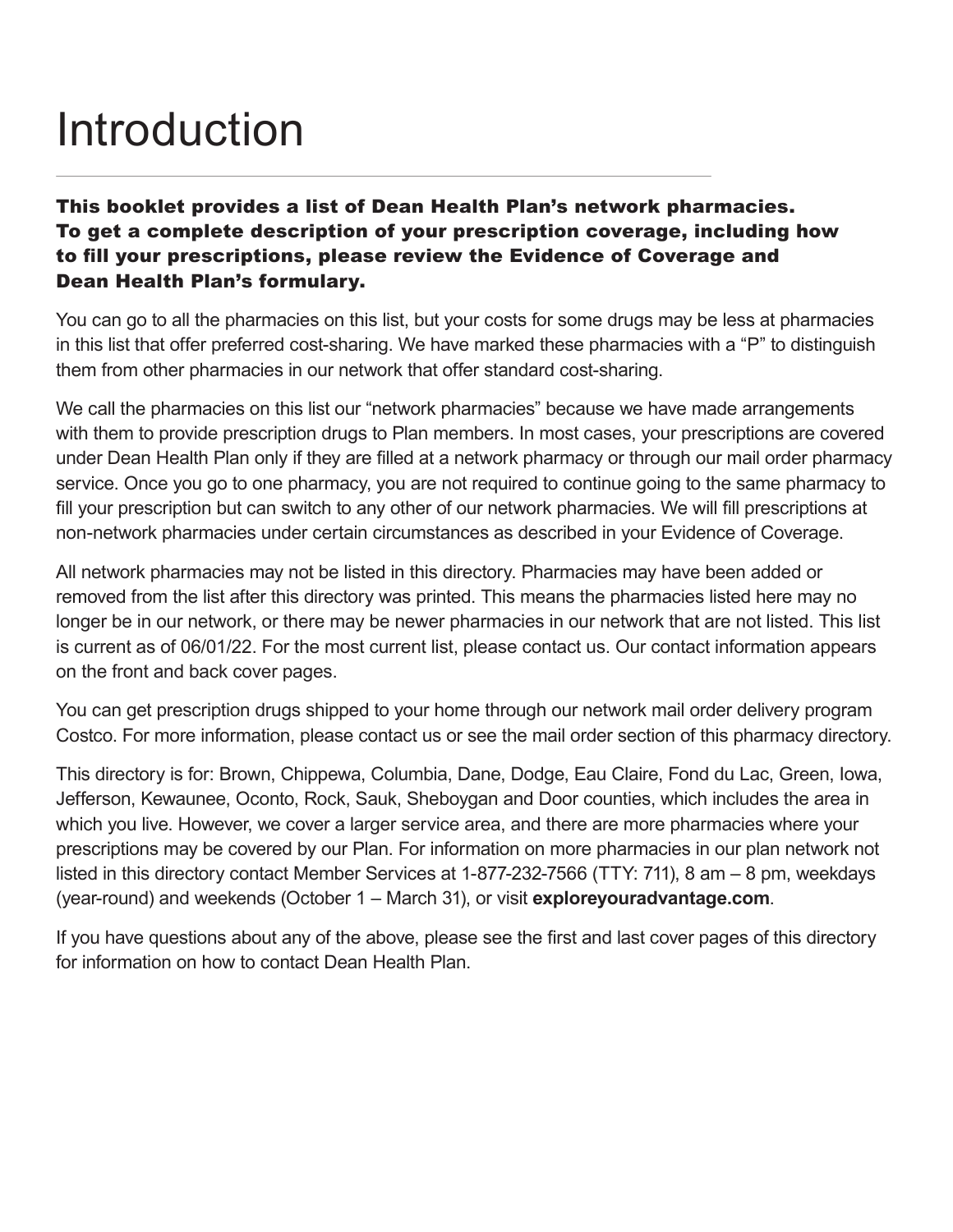## Retail Pharmacies, including Chain Pharmacies

## *WISCONSIN*

*Brown*

#### **Bellevue**

**COSTCO PHARMACY #1162 \* P** 2355 Costco Way

Bellevue, WI 54311 (920) 469-5710

## **WALGREENS #11576 \* P**

1979 Lime Kiln Rd Bellevue, WI 54311 (920) 288-0638

#### **De Pere AURORA PHARMACY 155 DE PERE \***

1881 Chicago St De Pere, WI 54115 (920) 403-8050

## **CVS PHARMACY #02214 \***

800 Main Ave De Pere, WI 54115 (920) 336-6373

#### **DEPERE HOMETOWN PHARMACY \***

510 Redbird Circle De Pere, WI 54115 (920) 351-8155

## **WALGREENS #10235 \* P**

901 Main Ave De Pere, WI 54115 (920) 983-6153

## **WALGREENS #15637 \* P**

150 S Wisconsin Ave De Pere, WI 54115 (920) 278-3241

## **WALMART PHARMACY 10-5090 \* P**

1415 Lawrence Dr. De Pere, WI 54115 (920) 336-7168

#### **Denmark**

**BELLIN HEALTH PHARMACY \*** 595 County Trunk R Denmark, WI 54208 (920) 863-5800

## **Green Bay AURORA PHARMACY 169 GREEN BAY \***

2845 Greenbrier Rd Green Bay, WI 54311 (920) 288-3140

## **AURORA PRESCRIPTION DISPENSING CENTER \***

2253 West Mason St Green Bay, WI 54303 (920) 327-7220

## **BELLIN HEALTH PHARMACY \***

1630 Commanche Ave Green Bay, WI 54313 (920) 430-4555

## **BELLIN HEALTH PHARMACY \***

744 S Webster Ave Green Bay, WI 54305 (920) 431-5696

#### **BELLIN HEALTH REMOTE DISPENSING \*** 3263 Eaton Rd Green Bay, WI 54311 (920) 433-6790

**COMMUNITY, A WALGREENS**

**PHARMACY #21182 \* P** 500 E Walnut St Green Bay, WI 54301 (920) 785-5925

#### **CVS PHARMACY #02237 \***

930 Main St Green Bay, WI 54301 (920) 436-9382

## **CVS PHARMACY #08535 \***

2222 S Webster Ave Green Bay, WI 54301 (920) 430-8089

## **CVS PHARMACY #08541 \***

1561 W Mason St Green Bay, WI 54303 (920) 497-5959

## **CVS PHARMACY #08542 \***

2400 Velp Avenue Green Bay, WI 54303 (920) 434-3954

## **CVS PHARMACY #16595 \***

1001 Cormier Rd Green Bay, WI 54304 (920) 499-2608

#### **CVS PHARMACY #16815 \*** 2050 Lime Kiln Rd Green Bay, WI 54311 (920) 406-9049

## **MEIJER PHARMACY #298 \***

2015 Shawano Ave Green Bay, WI 54303 (920) 496-8110

\* This pharmacy qualifies for dispensing up to a 90-day supply.

<sup>P</sup> This pharmacy is a Plan Preferred pharmacy; lower member copay.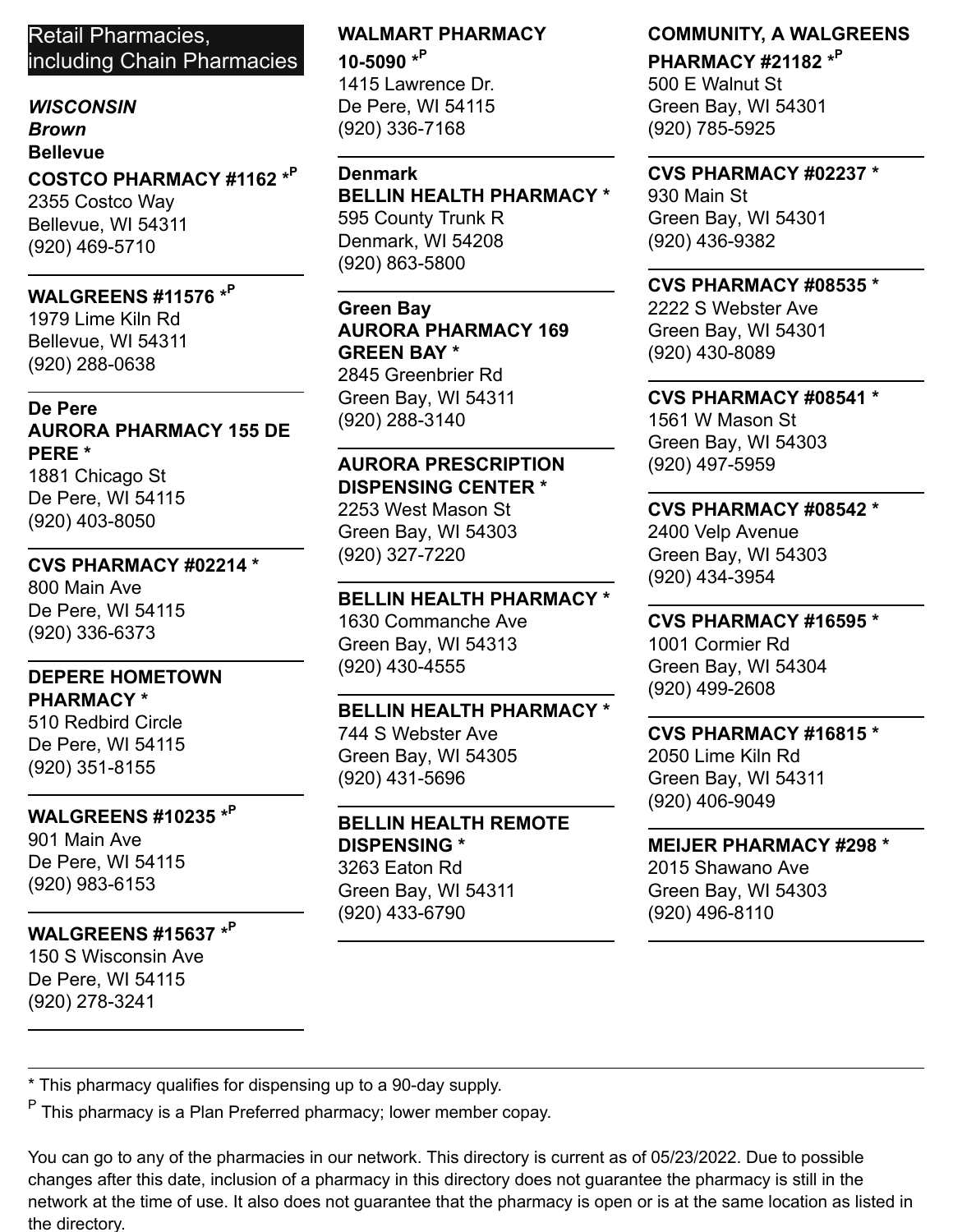#### **PICK N SAVE PHARMACY #8107 \***

1291 Lombardi Access Rd Green Bay, WI 54304 (920) 498-9783

#### **PICK N SAVE PHARMACY #8186 \***

1819 Main Street Green Bay, WI 54302 (920) 469-3436

#### **SAMS PHARMACY 10-8149 \***

2470 West Mason Green Bay, WI 54303 (920) 494-0536

**STREUS PHARMACY INC \*** 635 Main St Green Bay, WI 54301 (920) 437-0206

## **WALGREENS #11339 \* P**

116 N Military Ave Green Bay, WI 54303 (920) 498-3247

**WALGREENS #3088 \* P** 1401 East Mason St Green Bay, WI 54301 (920) 435-7679

## **WALGREENS #3115 \* P**

1165 W Mason Street Green Bay, WI 54303 (920) 498-3794

## **WALGREENS #3133 \* P**

2301 S Oneida St Green Bay, WI 54304 (920) 490-0424

**WALGREENS #3253 \* P** 2204 University Ave Green Bay, WI 54302 (920) 469-5516

**WALGREENS #5746 \* P** 1995 Main Street Green Bay, WI 54302 (920) 465-6210

**WALGREENS #6569 \* P** 464 Cardinal Ln Green Bay, WI 54313 (920) 661-9355

#### **WALMART PHARMACY**

**10-1453 \* P** 2440 West Mason Street Green Bay, WI 54303 (920) 499-2330

## **WALMART PHARMACY**

**10-1908 \* P** 2292 Main Street Green Bay, WI 54311 (920) 465-7737

**Pulaski PULASKI PHARMACY \*** 121 N St Augustine St Pulaski, WI 54162 (920) 822-3011

**Wrightstown BELLIN HEALTH REMOTE DISPENSING \*** 555 Quality Ct Wrightstown, WI 54180 (920) 532-0700

*Chippewa* **Bloomer ED'S PHARMACY \*** 1511 Main St Bloomer, WI 54724 (715) 568-2190

**Cadott MILLER PHARMACY \*** 318 N Main St Cadott, WI 54727 (715) 289-3243

**Chippewa Falls CHIPPEWA CLINIC PHARMACY \***

2509 County Highway I Chippewa Falls, WI 54729 (715) 723-2824

#### **MARSHFIELD CLINIC PHARMACY \***

2655 County Hwy I Chippewa Falls, WI 54729 (715) 726-4177

## **THE MEDICINE SHOPPE**

**PHARMACY \*** 603 North Bridge Street Chippewa Falls, WI 54729 (715) 723-9192

## **WALGREENS #7966 \* P**

849 Woodward Ave Chippewa Falls, WI 54729 (715) 726-8540

#### **WALMART PHARMACY**

**10-5373 \* P** 2786 Commercial Blvd Chippewa Falls, WI 54729 (715) 738-2418

\* This pharmacy qualifies for dispensing up to a 90-day supply.

<sup>P</sup> This pharmacy is a Plan Preferred pharmacy; lower member copay.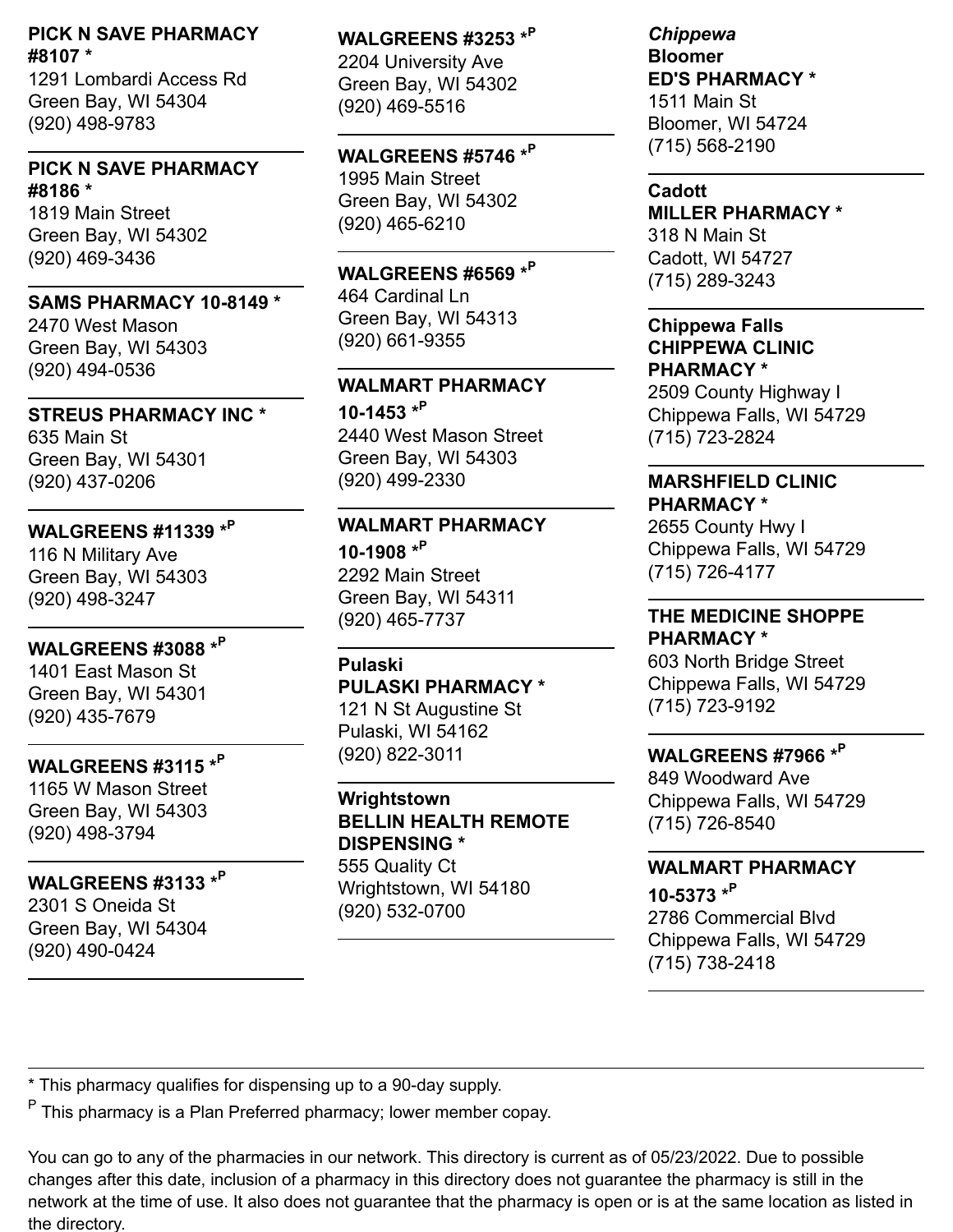## **Cornell CORNELL PHARMACY \***

300 Main St Cornell, WI 54732 (715) 239-6453

#### *Columbia* **Columbus FORWARD PHARMACY OF**

**COLUMBUS \* P** 100 S Ludington St Columbus, WI 53925 (920) 623-2701

## **WALGREENS #10396 \* P**

1500 W James St Columbus, WI 53925 (920) 623-5459

#### **Lodi LODI HOMETOWN PHARMACY \***

801 N Main St Lodi, WI 53555 (608) 592-0662

#### **Pardeeville PARDEEVILLE HOMETOWN PHARMACY \***

117 North Main Street Pardeeville, WI 53954 (608) 429-2325

## **Portage SSM HEALTH PRESCRIPTION CENTER \* P**

2825 Hunters Trail Portage, WI 53901 (608) 745-3001

## **WALGREENS #7732 \* P**

2700 New Pinery Rd Portage, WI 53901 (608) 742-5727

## **WALMART PHARMACY 10-1799 \* P**

2950 New Pinery Road Portage, WI 53901 (608) 742-1670

## **WILZ DRUG AND HOME**

**HEALTH CARE \*** 140 E Cook St Portage, WI 53901 (608) 742-3545

## **Poynette POYNETTE HOMETOWN PHARMACY \***

317 N Hwy 51 Poynette, WI 53955 (608) 635-9456

## **Randolph RANDOLPH HOMETOWN PHARMACY \***

107 N High St Randolph, WI 53956 (920) 326-5242

## **Rio**

**RIO HOMETOWN PHARMACY \*** 208 Lincoln Ave Rio, WI 53960 (920) 992-3369

#### *Dane*

**Belleville BELLEVILLE HOMETOWN PHARMACY \*** 1 W Main St Belleville, WI 53508 (608) 424-3364

#### **Cambridge FORWARD PHARMACY OF**

**CAMBRIDGE \* P** 109 W Main St #69 Cambridge, WI 53523 (608) 423-3231

## **Cottage Grove**

**CVS PHARMACY #05535 \*** 605 W Cottage Grove Rd Cottage Grove, WI 53527

(608) 839-3704

## **FORWARD PHARMACY OF COTTAGE GROVE \* P**

429 W Cottage Grove Rd Cottage Grove, WI 53527 (608) 839-3335

## **Cross Plains**

**CROSS PLAINS PHARMACY \*** 1840 Main St

Cross Plains, WI 53528 (608) 798-3031

## **WALGREENS #12603 \* P**

2575 Main St Cross Plains, WI 53528 (608) 798-4003

**Deerfield FORWARD PHARMACY OF DEERFIELD \* P** 10 Liberty St Ste 106 Deerfield, WI 53531 (608) 764-1500

#### **Deforest**

## **DEFOREST HOMETOWN PHARMACY \***

645 S Main St Deforest, WI 53532 (608) 846-4736

\* This pharmacy qualifies for dispensing up to a 90-day supply.

<sup>P</sup> This pharmacy is a Plan Preferred pharmacy; lower member copay.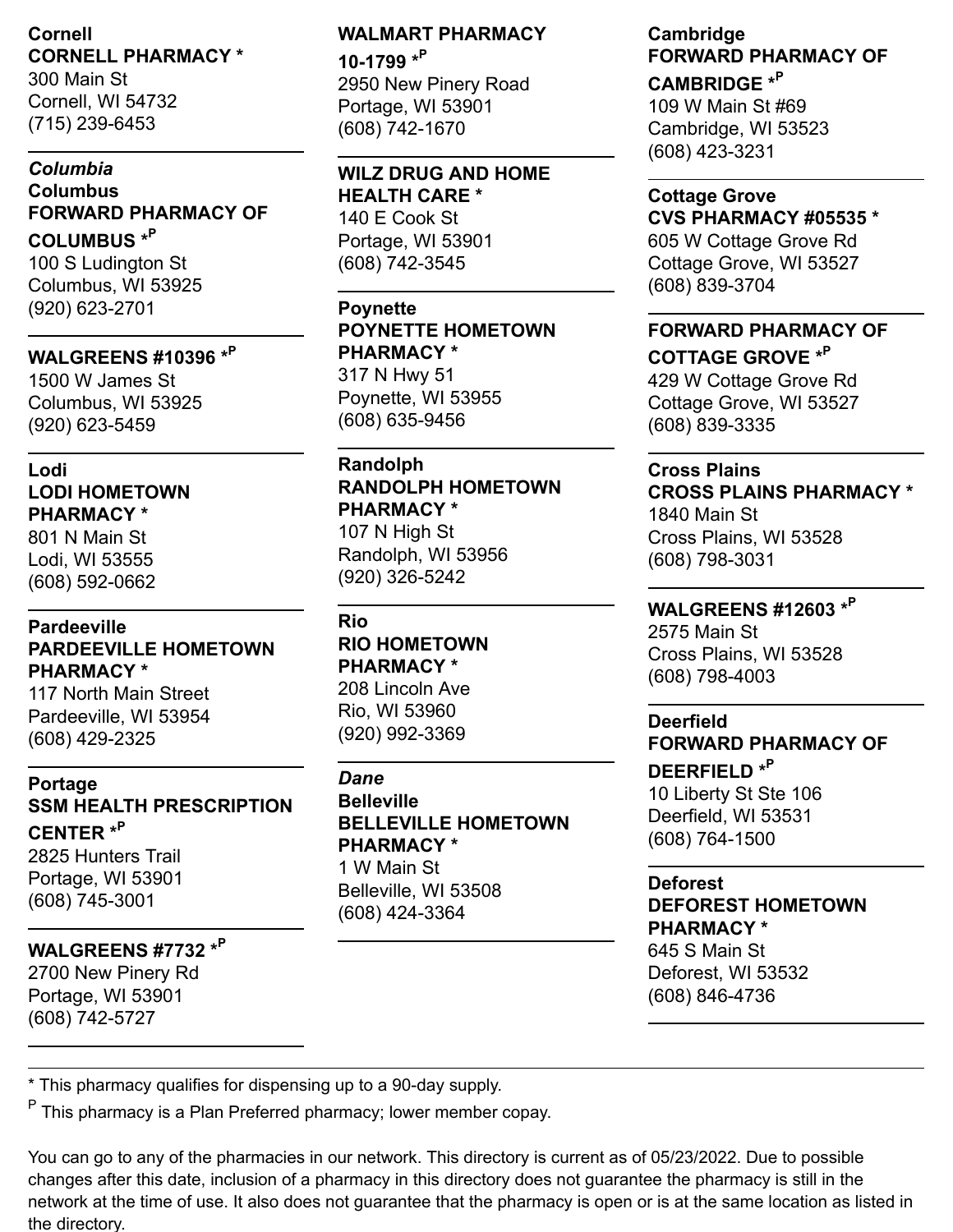## **WALGREENS #9740 \* P**

807 S Main St Deforest, WI 53532 (608) 846-3671

#### **Fitchburg CVS PHARMACY #17192 \*** 6321 Mckee Rd

Fitchburg, WI 53719 (608) 819-1523

## **FITCHBURG FAMILY**

**PHARMACY \*** 3050 Cahill Main # 6 Fitchburg, WI 53711 (608) 274-3784

#### **GHC HATCHERY HILL PHARMACY \***

3051 Cahill Main Fitchburg, WI 53711 (608) 661-7220

#### **HY-VEE PHARMACY (1184) \***

2920 Fitchrona Road Fitchburg, WI 53719 (608) 273-5122

## **WALGREENS #5087 \* P**

2931 S Fish Hatchery Rd Fitchburg, WI 53711 (608) 277-0087

#### **Madison COMMUNITY PHARMACY \***

130 S. Fair Oaks Ave. Madison, WI 53704 (608) 251-4454

## **COMMUNITY, A WALGREENS**

**PHARMACY #20582 \* P** 432 S Park St Madison, WI 53715 (608) 416-8501

## **CVS PHARMACY #04930 \*** 2 South Bedford St Madison, WI 53703 (608) 251-6047

#### **CVS PHARMACY #07147 \***

6701 Mineral Point Rd Madison, WI 53705 (608) 833-4588

## **CVS PHARMACY #16445 \***

201 Junction Rd Madison, WI 53717 (608) 827-9483

## **CVS PHARMACY #16450 \*** 4301 Lien Rd

Madison, WI 53704 (608) 819-1911

#### **CVS PHARMACY #17622 \*** 750 Hilldale Way Madison, WI 53705

(608) 807-3979

#### **GHC PHARMACY SAUK TRAILS \*** 8202 Excelsior Dr

Madison, WI 53717 (608) 831-1773

## **GHC PHARMACY CAPITOL \***

675 W Washington Ave Madison, WI 53703 (608) 257-5178

#### **HY-VEE PHARMACY #2 (1392) \*** 675 S. Whitney Way Madison, WI 53711

(608) 277-6731

## **HY-VEE PHARMACY (1391) \***

3801 E Washington Ave Madison, WI 53704 (608) 244-4991

#### **MERITER OUTPATIENT PHARMACY \***

202 S. Park St Madison, WI 53715 (608) 417-6009

#### **METRO MARKET PHARMACY #6434 \***

6010 Cottage Grove Rd Madison, WI 53718 (608) 223-0951

#### **NEUHAUSER PHARMACY \***

1875 Monroe St Madison, WI 53711 (608) 256-8712

#### **PICK N SAVE PHARMACY #8178 \***

2502 Shopko Dr Madison, WI 53704 (608) 243-7788

## **SSM HEALTH PHARMACY \* P**

1211 Fish Hatchery Rd Madison, WI 53715 (608) 252-8044

## **SSM HEALTH PHARMACY \* P**

1821 S Stoughton Rd Madison, WI 53716 (608) 260-6500

## **SSM HEALTH PHARMACY \***

310 Integrity Dr Madison, WI 53717 (855) 847-3553

\* This pharmacy qualifies for dispensing up to a 90-day supply.

<sup>P</sup> This pharmacy is a Plan Preferred pharmacy; lower member copay.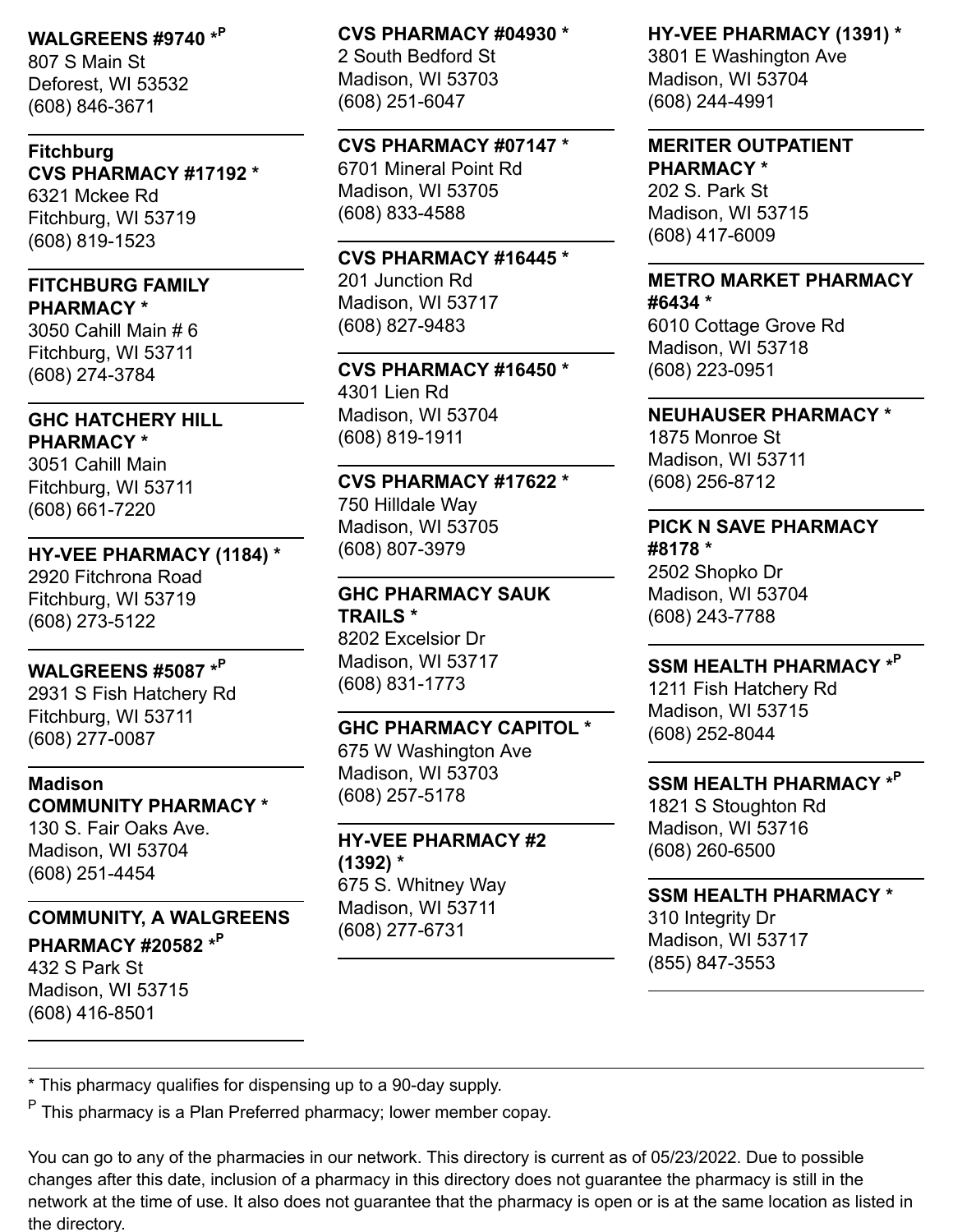## **SSM HEALTH PRESCRIPTION CENTER \* P**

700 S Park St Madison, WI 53715 (608) 256-6465

## **SSM HEALTH PRESCRIPTION**

**CENTER \* P** 752 N High Point Rd Madison, WI 53717 (608) 824-4500

#### **UW HEALTH PHARMACY SERVICES \***

1 S Park St Madison, WI 53715 (608) 287-2400

#### **UW HEALTH PHARMACY SERVICES \***

1102 S Park St Madison, WI 53715 (608) 287-5885

#### **UW HEALTH PHARMACY SERVICES \***

2402 Winnebago St Madison, WI 53704 (608) 242-6862

## **UW HEALTH PHARMACY**

**SERVICES \*** 3209 Dryden Dr Madison, WI 53704 (608) 241-9638

#### **UW HEALTH PHARMACY SERVICES \***

451 Junction Rd Madison, WI 53717 (608) 265-7070

## **UW HEALTH PHARMACY SERVICES \***

4602 Eastpark Blvd Madison, WI 53718 (608) 240-4265

#### **UW HEALTH PHARMACY SERVICES \*** 5249 E Terrace Dr

Madison, WI 53718 (608) 265-1650

#### **UW HEALTH PHARMACY SERVICES \*** 600 Highland Ave Madison, WI 53792 (608) 263-1280

#### **UW HEALTH PHARMACY SERVICES \***

600 Highland Avenue Madison, WI 53792 (608) 890-7899

## **UW HEALTH PHARMACY SERVICES \***

7102 Mineral Point Rd Madison, WI 53717 (608) 828-7688

#### **UW HEALTH REMOTE DISPENSING SERVICES \***

2202 S Park St Madison, WI 53713 (608) 230-7450

#### **UW HEALTH REMOTE DISPENSING SERVICES \***

3434 E Washington Ave Madison, WI 53704 (608) 204-2680

## **VIVENT PHARMACY \***

600 Williamson St Ste H Madison, WI 53703 (608) 316-8612

## **WALGREENS \* P**

6601 Mckee Rd Madison, WI 53719 (608) 848-8285

## **WALGREENS #10573 \* P**

5702 Raymond Rd Madison, WI 53711 (608) 278-8037

## **WALGREENS #11858 \* P**

311 E Campus Mall Madison, WI 53715 (608) 251-0042

## **WALGREENS #2848 \* P**

606 S Whitney Way Madison, WI 53711 (608) 274-1311

## **WALGREENS #2879 \* P**

2121 S Park St Madison, WI 53713 (608) 257-0804

## **WALGREENS #2967 \* P**

1725 Northport Dr Madison, WI 53704 (608) 241-7001

## **WALGREENS #3343 \* P**

7810 Mineral Point Rd Madison, WI 53717 (608) 833-1222

## **WALGREENS #3393 \* P**

108 Cottage Grove Road Madison, WI 53716 (608) 222-8651

\* This pharmacy qualifies for dispensing up to a 90-day supply.

<sup>P</sup> This pharmacy is a Plan Preferred pharmacy; lower member copay.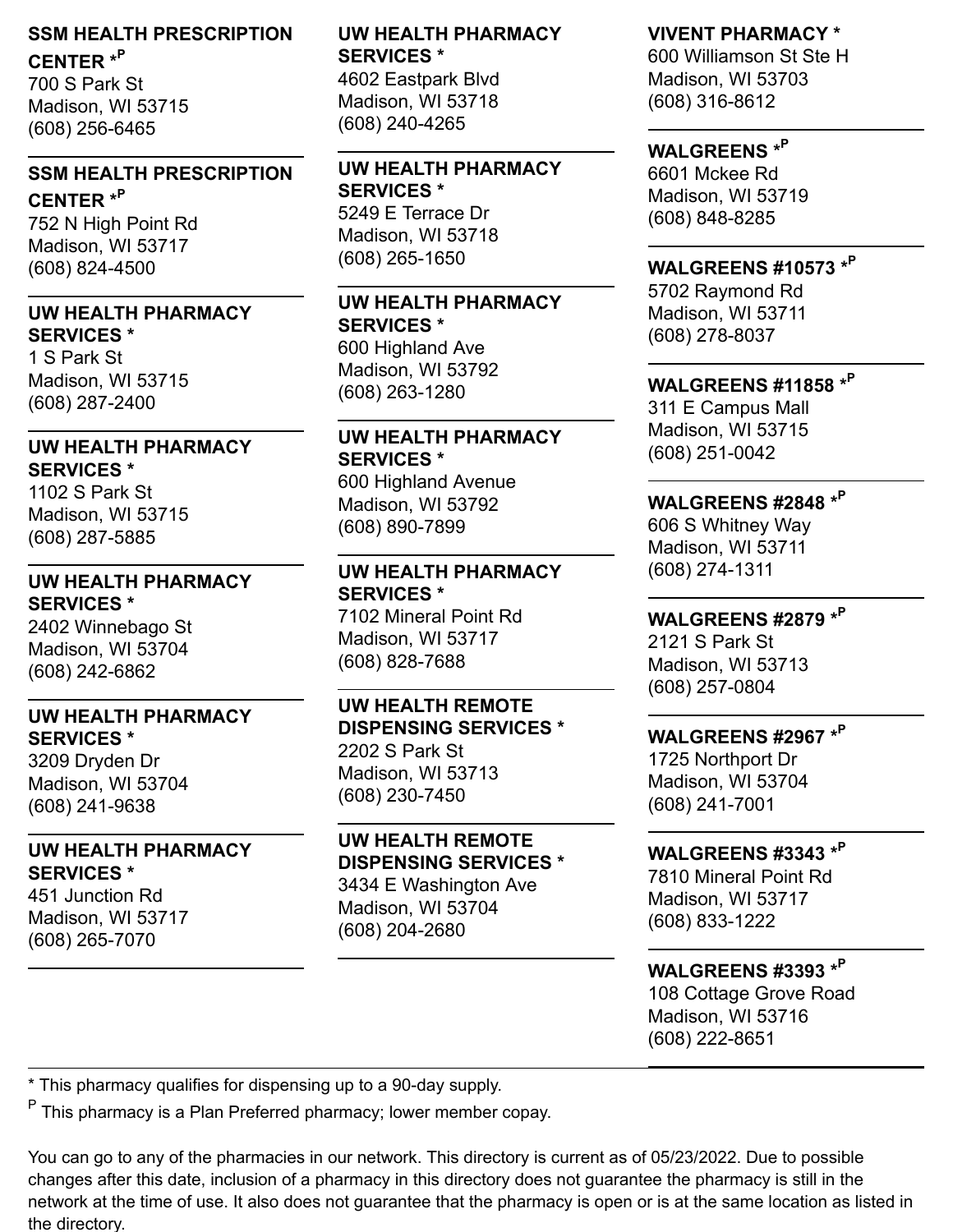## **WALGREENS #4155 \* P**

15 E Main St Madison, WI 53703 (608) 257-3814

## **WALGREENS #4240 \* P**

3710 East Washington Av Madison, WI 53704 (608) 242-9483

## **WALGREENS #4805 \* P**

4518 Cottage Grove Rd Madison, WI 53716 (608) 222-3648

## **WALGREENS #6130 \* P**

3700 University Ave Madison, WI 53705 (608) 238-7109

## **WALGREENS #6132 \* P**

2909 E Washington Ave Madison, WI 53704 (608) 244-1301

#### **WALMART PHARMACY**

**10-1138 \* P** 7202 Watts Road Madison, WI 53719 (608) 276-9399

#### **WALMART PHARMACY**

**10-2335 \* P** 4198 Nakoosa Trail Madison, WI 53714 (608) 241-2151

## **Mcfarland FORWARD PHARMACY OF**

**MCFARLAND \* P** 4880 Larson Beach Rd Mcfarland, WI 53558 (608) 838-7455

## **THE MEDICINE SHOPPE PHARMACY \***

5700 U S Highway 51 Mcfarland, WI 53558 (608) 838-5700

## **WALGREENS #10554 \* P**

4611 Larson Beach Rd Mcfarland, WI 53558 (608) 838-6829

#### **Middleton**

**COSTCO PHARMACY #1020 \* P** 2150 Deming Way Middleton, WI 53562 (608) 824-3959

## **CVS PHARMACY #05584 \*** 6210 Century Ave Middleton, WI 53562

(608) 836-6630

#### **UW HEALTH PHARMACY SERVICES \*** 3185 Deming Way Middleton, WI 53562 (608) 263-1292

**WALGREENS #10555 \* P** 2010 Branch St Middleton, WI 53562 (608) 831-6548

## **WALGREENS #7536 \* P**

8302 Old Sauk Rd Middleton, WI 53562 (608) 833-2373

#### **Monona THE MEDICINE SHOPPE PHARMACY \***

4205 Monona Dr. Monona, WI 53716 (608) 221-8151

## **WALGREENS #4830 \* P**

5300 Monona Drive Monona, WI 53716 (608) 226-9920

#### **WALMART PHARMACY**

**10-3857 \* P** 2151 Royal Ave Monona, WI 53713 (608) 226-8671

#### **Mount Horeb MOUNT HOREB FAMILY PHARMACY \***

203 W Main St Mount Horeb, WI 53572 (608) 437-3001

## **WALGREENS #11648 \* P**

1401 Springdale St Mount Horeb, WI 53572 (608) 437-9160

#### **Oregon**

**OREGON HOMETOWN PHARMACY \*** 815 North Main St Oregon, WI 53575

(608) 835-3191

## **SSM HEALTH PRESCRIPTION CENTER \* P**

753 N Main Street Oregon, WI 53575 (608) 835-7175

## **WALGREENS #9741 \* P**

704 N Main St Oregon, WI 53575 (608) 835-6771

\* This pharmacy qualifies for dispensing up to a 90-day supply.

<sup>P</sup> This pharmacy is a Plan Preferred pharmacy; lower member copay.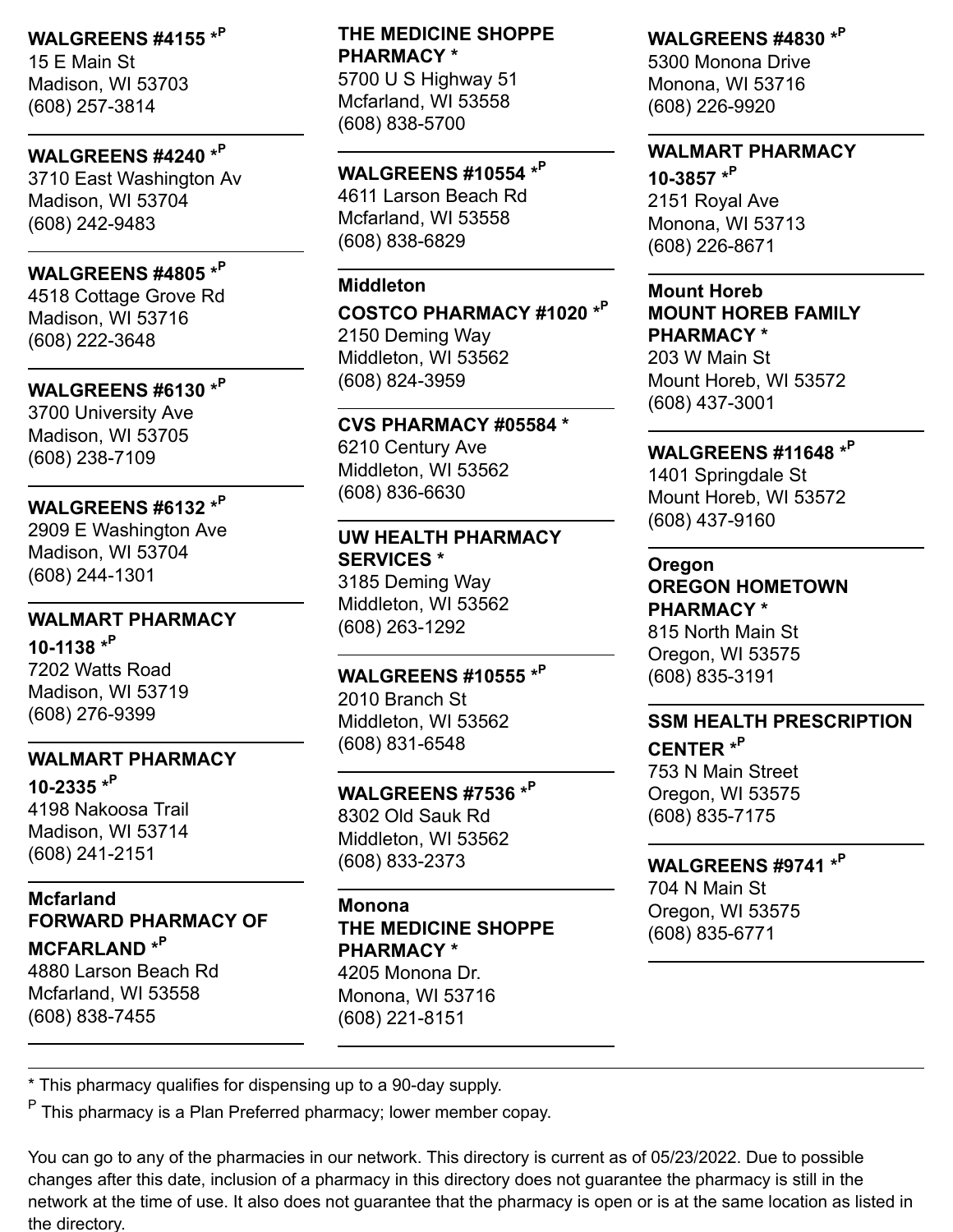## **Stoughton MCGLYNN PHARMACY \***

100 E Main St Stoughton, WI 53589 (608) 873-3244

## **WALGREENS #7519 \* P**

1705 Us Hwy 51 Stoughton, WI 53589 (608) 873-7612

## **WALMART PHARMACY**

**10-1176 \* P** 2600 Hwy 138 Stoughton, WI 53589 (608) 873-9262

#### **Sun Prairie**

**COSTCO PHARMACY #1121 \* P** 2850 Hoepker Rd Sun Prairie, WI 53590 (608) 825-4011

**CVS PHARMACY #17537 \*** 660 S Grand Ave Sun Prairie, WI 53590 (608) 834-5601

#### **METRO MARKET PHARMACY #8102 \***

2538 Ironwood Dr Sun Prairie, WI 53590 (608) 837-2867

#### **OCONNELL PHARMACY LTD \***

302 S Grand Ave Sun Prairie, WI 53590 (608) 837-5949

#### **PICK N SAVE PHARMACY #8130 \*** 640 E Main St

Sun Prairie, WI 53590 (608) 837-3821

## **SSM HEALTH PRESCRIPTION CENTER \* P**

10 Tower Drive Sun Prairie, WI 53590 (608) 825-3690

#### **SUN PRAIRIE HOMETOWN PHARMACY \*** 13 N Bird St Sun Prairie, WI 53590 (608) 825-7530

**WALGREENS #10925 \* P** 546 N Grand Ave Sun Prairie, WI 53590 (608) 825-2678

## **WALGREENS #3291 \* P**

275 Davison Drive Sun Prairie, WI 53590 (608) 837-8566

## **WALMART PHARMACY**

**10-1267 \* P** 1905 Mccoy Rd Sun Prairie, WI 53590 (608) 837-4995

## **Verona**

**VERONA HOMETOWN PHARMACY \*** 202 S Main St Verona, WI 53593 (608) 848-8020

#### **WALGREENS #1159 \* P** 104 N Main St Verona, WI 53593 (608) 848-7154

## **Waunakee**

**WALGREENS #5669 \* P**

401 W Main St Waunakee, WI 53597 (608) 850-6203

## **WAUNAKEE HOMETOWN**

**PHARMACY \*** 233 S Century Ave Waunakee, WI 53597 (608) 850-9314

#### *Dodge*

**Beaver Dam BEAVER DAM HOMETOWN PHARMACY \***

609 N Spring St Beaver Dam, WI 53916 (920) 356-1500

## **MARSHFIELD MEDICAL CENTER BEAVER DAM PHARMACY \***

705 S University Ave Beaver Dam, WI 53916 (920) 356-0040

#### **SSM HEALTH**

**PRESCRIPTIONCENTER \* P** 130 Corporate Dr Ste 300 Beaver Dam, WI 53916 (920) 885-8510

## **WALGREENS #11253 \* P**

607 Park Ave Beaver Dam, WI 53916 (920) 356-0148

## **WALMART PHARMACY**

**10-1012 \* P** 120 Frances Lane Beaver Dam, WI 53916 (920) 885-5808

\* This pharmacy qualifies for dispensing up to a 90-day supply.

<sup>P</sup> This pharmacy is a Plan Preferred pharmacy; lower member copay.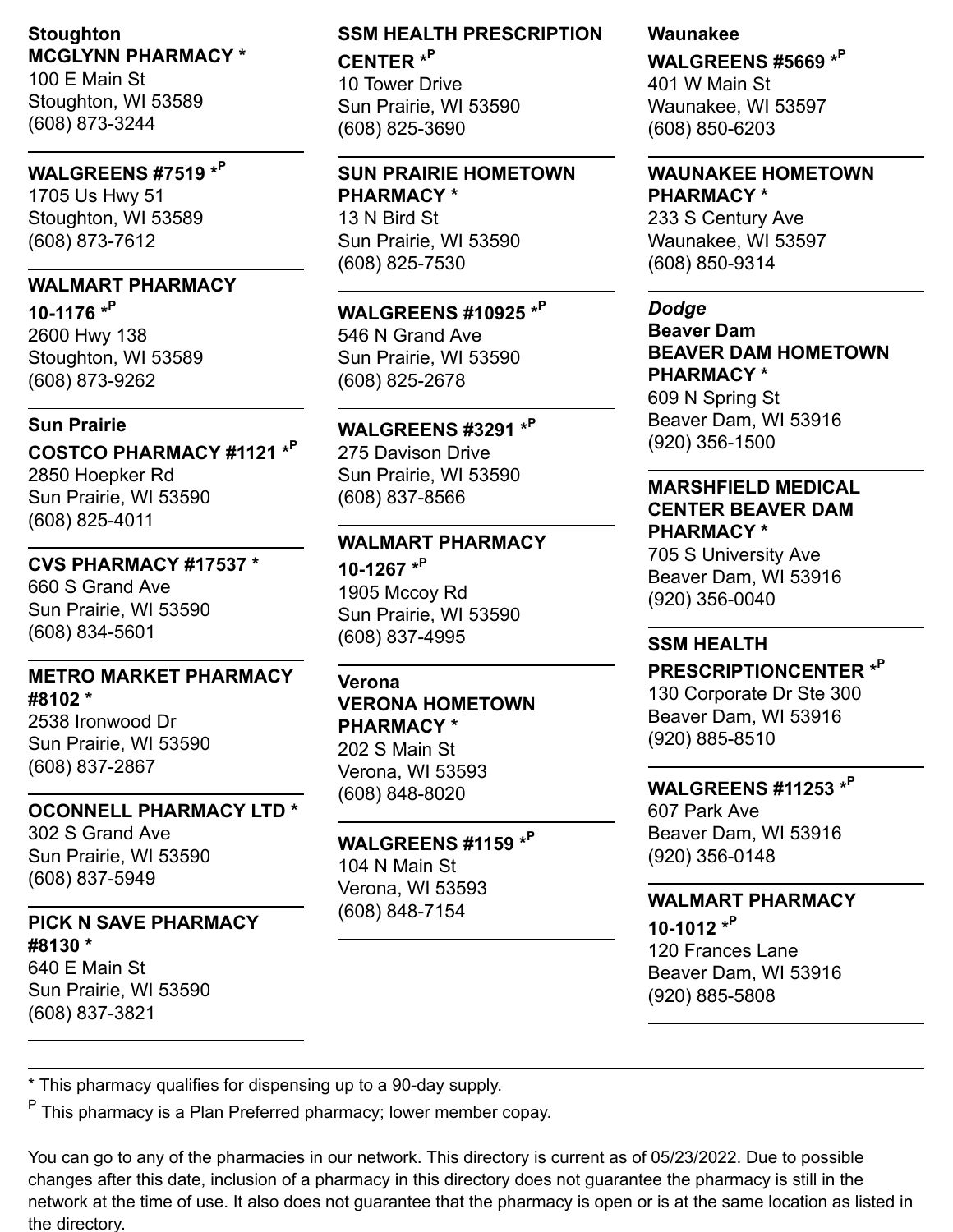#### **Horicon MARSHLAND PHARMACY \***

700 Washington Street Horicon, WI 53032 (920) 485-3400

## **Lomira AURORA PRESCRIPTION DISPENSING CENTER \***

375 East Ave Lomira, WI 53048 (920) 269-2080

**Mayville MAYVILLE HOMETOWN PHARMACY \***

1448 Horicon St Mayville, WI 53050 (920) 644-2080

#### *Door*

## **Sister Bay SISTER BAY HOMETOWN PHARMACY \***

10578 Country Walk Dr Sister Bay, WI 54234 (920) 633-4060

#### **Sturgeon Bay AURORA PHARMACY 157 STURGEON BAY \***

1910 Alabama St Sturgeon Bay, WI 54235 (920) 746-7340

#### **BAY HOMETOWN PHARMACY \***

231 N 7th Ave Sturgeon Bay, WI 54235 (920) 746-4110

## **CVS PHARMACY #10419 \*** 1407 Egg Harbor Rd

Sturgeon Bay, WI 54235 (920) 743-6089

## **WALGREENS #7635 \* P** 808 S Duluth Ave Sturgeon Bay, WI 54235 (920) 746-5245

## **WALMART PHARMACY**

**10-1316 \* P** 1536 Egg Harbor Road Sturgeon Bay, WI 54235 (920) 746-0412

## *Eau Claire* **Augusta WALLY SHONG PHARMACY \***

153 W Lincoln St Augusta, WI 54722 (715) 286-2515

## **Eau Claire**

**CVS PHARMACY #10550 \*** 2200 Brackett Ave Eau Claire, WI 54701 (715) 839-0041

## **CVS PHARMACY #16900 \***

3649 S Hastings Way Eau Claire, WI 54701 (715) 838-0447

## **HY-VEE PHARMACY (1166) \***

2424 E Clairemont Ave Eau Claire, WI 54701 (715) 598-9524

## **MARSHFIELD CLINIC DISPENSING \***

1000 Starr Avenue Eau Claire, WI 54703 (715) 858-4366

#### **MARSHFIELD CLINIC DISPENSING \*** 3501 Golf Road Eau Claire, WI 54701 (715) 858-4224

#### **MARSHFIELD CLINIC PHARMACY \***

2116 Craig Road Eau Claire, WI 54701 (715) 858-4811

#### **MAYO CLINIC HEALTH SYSTEM PHARMACY-CLAIREMONT \***

733 W Clairemont Ave Eau Claire, WI 54701 (715) 838-5000

#### **MAYO CLINIC HEALTH SYSTEM PHARMACY-LUTHER \***

1400 Bellinger St Eau Claire, WI 54703 (715) 838-6000

## **SAMS PHARMACY 10-8185 \***

4001 Gateway Dr Eau Claire, WI 54701 (715) 839-1094

## **WALGREENS #1937 \* P**

1106 W Clairemont Av Eau Claire, WI 54701 (715) 852-0063

## **WALGREENS #3497 \* P**

1819 S Hastings Way Eau Claire, WI 54701 (715) 834-3121

## **WALMART PHARMACY**

**10-1669 \* P** 3915 Gateway Drive Eau Claire, WI 54701 (715) 834-5966

\* This pharmacy qualifies for dispensing up to a 90-day supply.

<sup>P</sup> This pharmacy is a Plan Preferred pharmacy; lower member copay.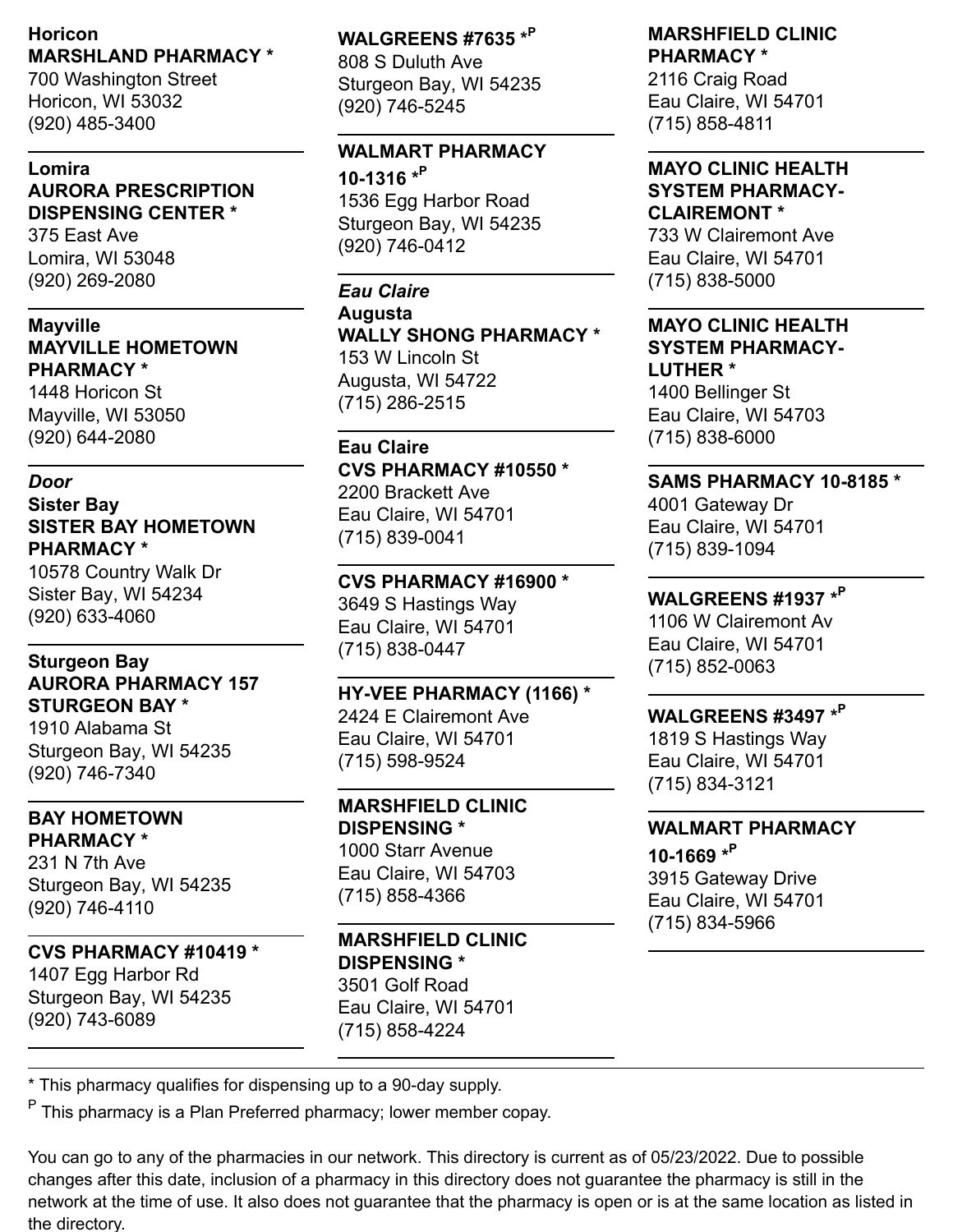#### *Fond Du Lac* **Campbellsport HAYAT PHARMACY 8 \***

110 W Main St Campbellsport, WI 53010 (920) 533-4012

#### **Fond Du Lac**

**AGNESIAN PHARMACY \* P** 145 N Main St Fond Du Lac, WI 54935 (920) 926-4660

#### **AGNESIAN PHARMACY**

**PLUS \* P** 420 E Division St Fond Du Lac, WI 54935 (920) 926-8585

## **AGNESIAN PHARMACY**

**WEST \* P** 912 S Hickory Street Fond Du Lac, WI 54935 (920) 929-7480

#### **AGNESIAN PRESCRIPTION**

**CENTER HEALTH PLAZA \* P** 421 Camelot Drive Fond Du Lac, WI 54935 (920) 926-5455

#### **AURORA PHARMACY 032 FOND DU LAC \***

210 Wisconsin American Dr Fond Du Lac, WI 54935 (920) 907-7260

## **CVS PHARMACY #16256 \***

485 N Rolling Meadows Dr Fond Du Lac, WI 54937 (920) 921-6759

## **PICK N SAVE PHARMACY #53400472 \***

55 W Poineer Rd Fond Du Lac, WI 54935 (920) 923-7780

#### **PICK N SAVE PHARMACY #6389 \***

760 W Johnson St Fond Du Lac, WI 54935 (920) 929-7422

**WALGREENS #15916 \* P** 1060 E Johnson St Fond Du Lac, WI 54935 (920) 266-4323

## **WALGREENS #10496 \* P**

192 N Main St Fond Du Lac, WI 54935 (920) 921-5264

## **WALGREENS #10927 \* P** 20 W Pioneer Rd

Fond Du Lac, WI 54935 (920) 907-0556

## **WALMART PHARMACY**

**10-1643 \* P** 377 North Rolling Meadows Dr Fond Du Lac, WI 54937 (920) 921-9591

**Ripon RIPON DRUG \*** 328 Watson St Ripon, WI 54971 (920) 748-5174

**WALGREENS \* P** 1203 W Fond Du Lac St Ripon, WI 54971 (920) 748-6005

## **Waupun AGNESIAN PHARMACY**

**WAUPUN \* P** 904 W Main St Waupun, WI 53963 (920) 324-3010

## **WALGREENS #11649 \* P**

999 E Main St Waupun, WI 53963 (920) 324-4696

#### *Green* **Brodhead**

**PINNOW HOMETOWN PHARMACY \***

1028 First Center Ave Brodhead, WI 53520 (608) 897-2595

#### **Monroe**

## **MONROE HOMETOWN PHARMACY \***

1008 17th Ave Monroe, WI 53566 (608) 325-2151

## **MONROE HOMETOWN**

**PHARMACY WEST \*** 131 W 7th St Monroe, WI 53566 (608) 426-6540

## **SSM HEALTH MONROE**

**PHARMACY \* P** 515 22nd Ave Monroe, WI 53566 (608) 325-3111

## **WALGREENS #11647 \* P**

717 8th Ave Monroe, WI 53566 (608) 325-7020

\* This pharmacy qualifies for dispensing up to a 90-day supply.

<sup>P</sup> This pharmacy is a Plan Preferred pharmacy; lower member copay.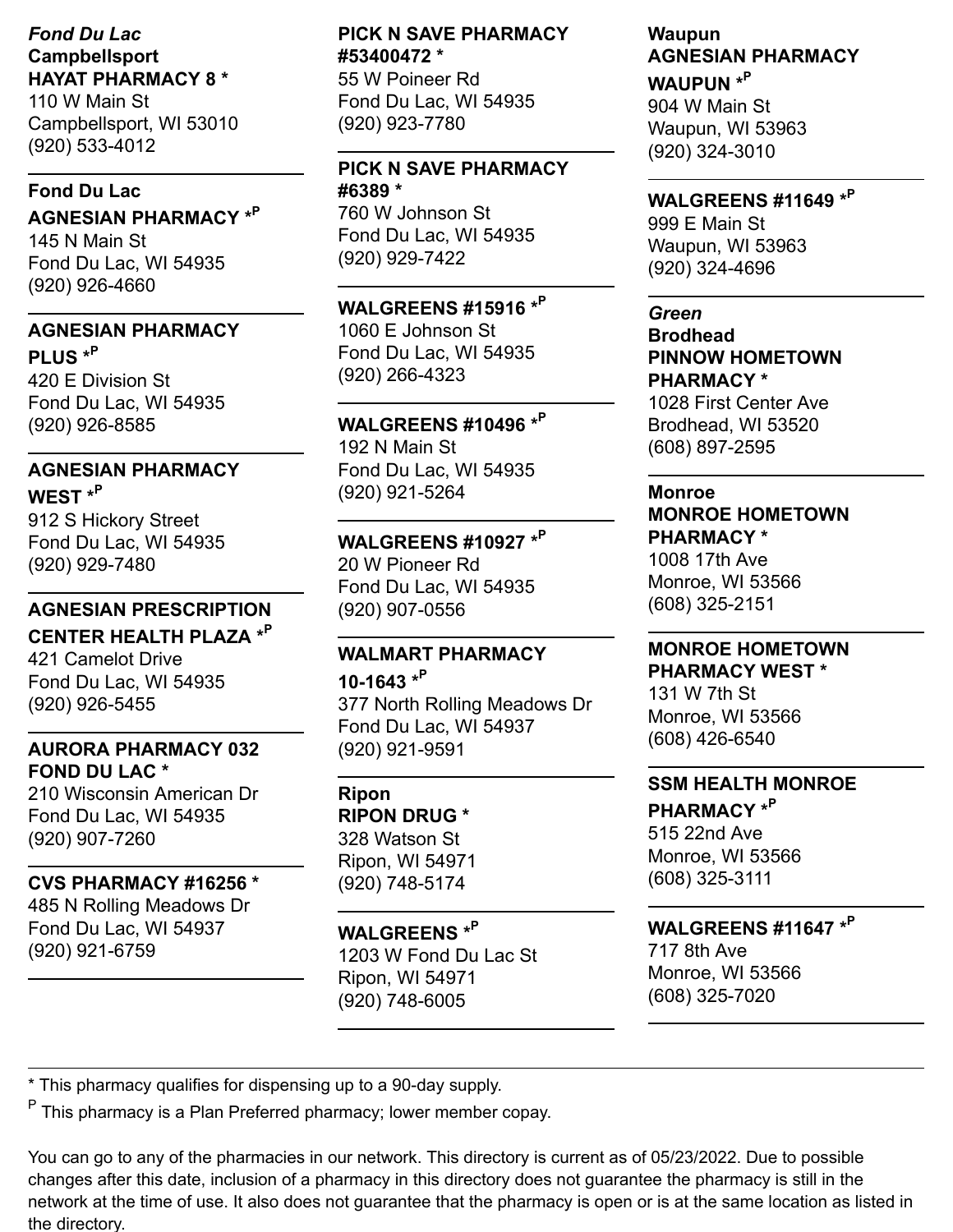## **WALMART PHARMACY 10-0802 \* P**

300 6th Ave W Monroe, WI 53566 (608) 328-4939

#### **New Glarus NEW GLARUS HOMETOWN PHARMACY \***

1101 Hwy 69 Ste 7 New Glarus, WI 53574 (608) 527-2517

#### *Iowa* **Dodgeville CORNER DRUG HOMETOWN PHARMACY \***

316 W Spring St Dodgeville, WI 53533 (608) 935-3661

## **WALGREENS #10962 \* P**

1133 N Johns St Dodgeville, WI 53533 (608) 935-2041

## **WALMART PHARMACY**

**10-0847 \* P** 601 Leffler Street Dodgeville, WI 53533 (608) 935-2365

#### **Mineral Point IVEY'S PHARMACY \***

128 High St Mineral Point, WI 53565 (608) 987-2336

#### *Jefferson* **Fort Atkinson FORT ATKINSON HOMETOWN PHARMACY \*** 102 S Main St Fort Atkinson, WI 53538 (920) 563-2458

## **SSM HEALTH PRESCRIPITON CENTER \* P**

740 Reena Ave Fort Atkinson, WI 53538 (920) 568-3515

## **WALGREENS #1976 \* P**

300 N Main St Fort Atkinson, WI 53538 (920) 568-9326

## **Jefferson**

## **THE DRUG STORE AND MUELLER DRUGS INC \***

132 S Main St Jefferson, WI 53549 (920) 674-5733

## **WALMART PHARMACY**

**10-3499 \* P** 1520 S Main St Jefferson, WI 53549 (920) 674-2873

**Lake Mills LAKE MILLS HOMETOWN PHARMACY \*** 372 E Tyranena Park Rd Lake Mills, WI 53551

(920) 945-2500

## **WALGREENS #11176 \* P**

812 N Main St Lake Mills, WI 53551 (920) 648-5187

#### **Waterloo WATERLOO HOMETOWN PHARMACY \*** 806 N Monroe St Waterloo, WI 53594 (920) 478-8273

## **Watertown PICK N SAVE PHARMACY #6888 \*** 624 S Church St Watertown, WI 53094

(920) 261-7140

## **WALGREENS #5136 \* P**

301 W Main St Watertown, WI 53094 (920) 206-9588

## **WALMART PHARMACY**

**10-1776 \* P** 1901 Market Way Watertown, WI 53094 (920) 261-8601

#### **WATERTOWN HOMETOWN PHARMACY \***

204 E Main St Watertown, WI 53094 (920) 261-1900

## *Kewaunee*

**Algoma ALGOMA HOMETOWN PHARMACY \*** 801 Jefferson St Algoma, WI 54201 (920) 487-2887

## **Kewaunee**

**KEWAUNEE HOMETOWN PHARMACY \***

223 Milwaukee St Kewaunee, WI 54216 (920) 310-1616

## **Luxemburg LUXEMBURG PHARMACY LLC \*** 125 School Creek Tr Luxemburg, WI 54217

(920) 845-5832

\* This pharmacy qualifies for dispensing up to a 90-day supply.

<sup>P</sup> This pharmacy is a Plan Preferred pharmacy; lower member copay.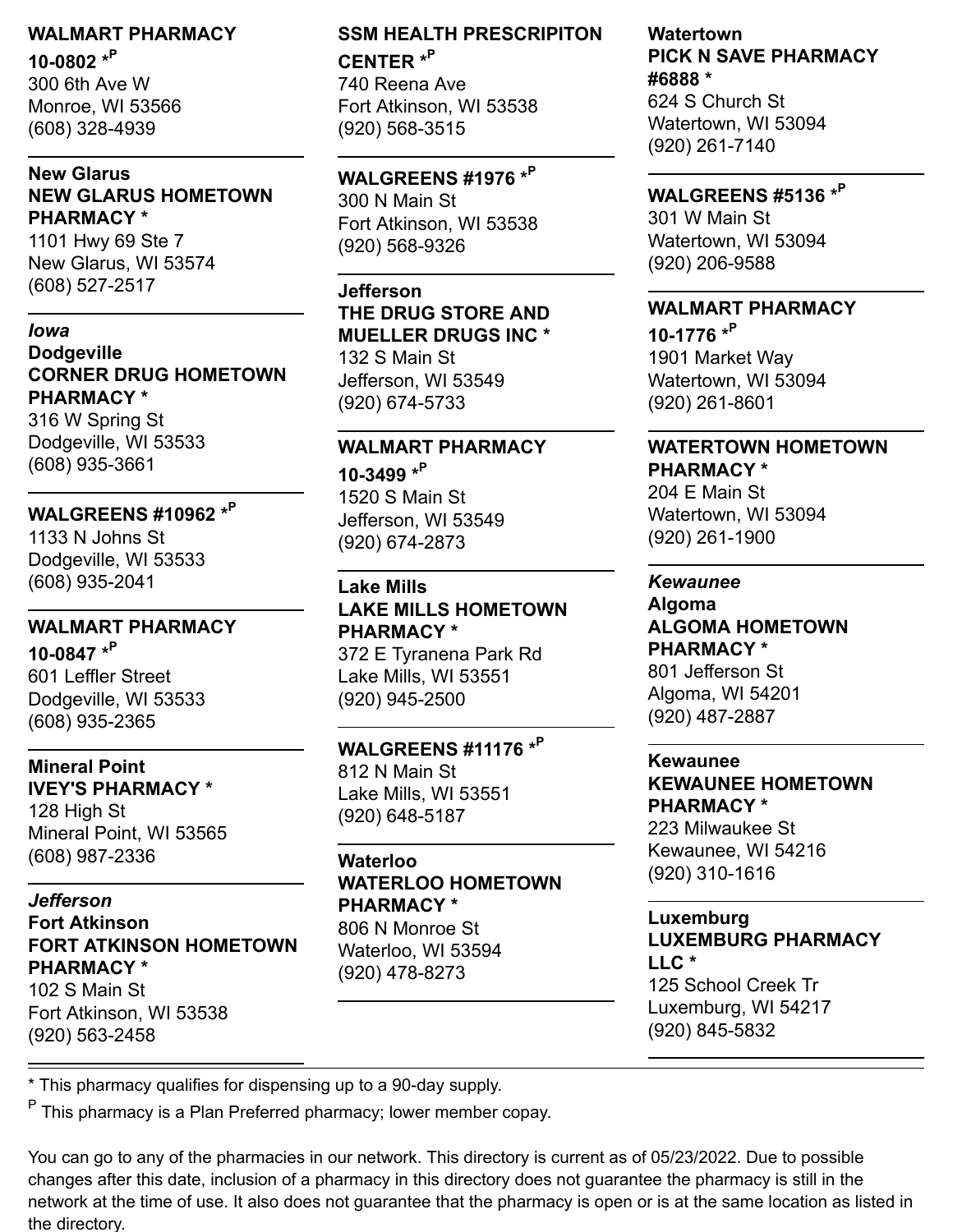## *Oconto* **Gillett HSHS PHARMACY #102 \***

117 N Mckenzie St Gillett, WI 54124 (920) 848-6323

## **Lakewood NICOLET PHARMACY \***

15481 Commercial Rd Lakewood, WI 54138 (715) 276-3646

#### **Oconto OCONTO PHARMACY \***

1008 Main Street Oconto, WI 54153 (920) 834-4455

#### **Oconto Falls HSHS PHARMACY #101 \***

855 S Main St Oconto Falls, WI 54154 (920) 846-8059

#### **OCONTO FALLS PHARMACY \*** 323 E Highland Dr Oconto Falls, WI 54154 (920) 848-3721

## *Rock* **Beloit CVS PHARMACY #05600 \*** 2149 Prairie Ave Beloit, WI 53511 (608) 362-1767

#### **CVS PHARMACY #08534 \***

1063 4th Street Beloit, WI 53511 (608) 362-4566

#### **HOMECARE PHARMACY \***

1006 Woodward Ave Beloit, WI 53511 (608) 362-1234

## **WALGREENS #11528 \* P**

1531 Madison Rd Beloit, WI 53511 (608) 365-1904

#### **WALGREENS #12136 \* P** 910 Broad St Beloit, WI 53511 (608) 362-6047

**WALGREENS #6096 \* P** 1901 Prairie Ave Beloit, WI 53511 (608) 365-2001

## **WALMART PHARMACY**

**10-2532 \* P** 2785 Milwaukee Road Beloit, WI 53511 (608) 362-7774

**Clinton CLINTON PHARMACY \*** 238 Allen Street Clinton, WI 53525 (608) 676-2700

## **Edgerton EDGERTON PHARMACY \*** 1011 N Main St Edgerton, WI 53534 (608) 884-3308

## **Evansville EVANSVILLE HOMETOWN PHARMACY \***

21 W Main St Evansville, WI 53536 (608) 882-4550

#### **Janesville CVS PHARMACY #08551 \*** 1832 W Court St Janesville, WI 53548 (608) 752-9286

## **CVS PHARMACY #10143 \***

1700 Milton Ave Janesville, WI 53545 (608) 756-0614

#### **CVS PHARMACY #16257 \***

2017 Humes Rd Janesville, WI 53545 (608) 757-0834

#### **JANESVILLE HOMETOWN PHARMACY \***

21 S Jackson St Janesville, WI 53548 (608) 752-7869

## **MERCY EAST PHARMACY \***

3524 E Milwaukee St Janesville, WI 53546 (608) 754-5194

## **MERCY MALL PHARMACY \***

1010 N Washington St Janesville, WI 53548 (608) 754-0286

## **MERCY WEST PHARMACY \***

1000 Mineral Point Ave Janesville, WI 53548 (608) 741-6980

## **SAMS PHARMACY 10-4840 \***

3900 Deerfield Drive Janesville, WI 53546 (608) 741-2391

\* This pharmacy qualifies for dispensing up to a 90-day supply.

<sup>P</sup> This pharmacy is a Plan Preferred pharmacy; lower member copay.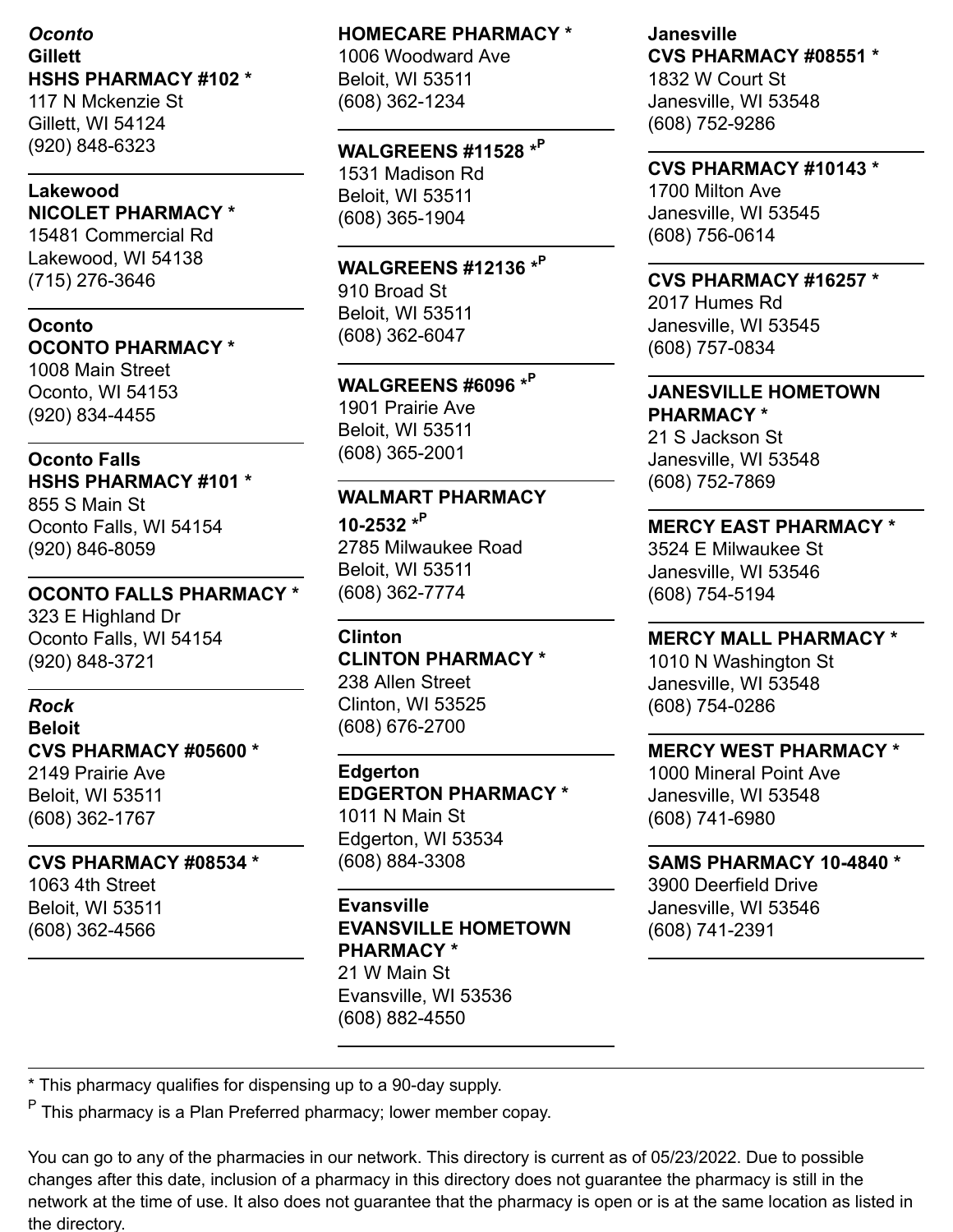## **SSM HEALTH PRESCRIPTION CENTER \* P**

3200 E. Racine St Janesville, WI 53546 (608) 371-8100

## **WALGREENS #11235 \* P**

1740 Center Ave Janesville, WI 53546 (608) 757-1261

## **WALGREENS #11236 \* P**

2519 Kettering St Janesville, WI 53546 (608) 754-0007

## **WALGREENS #13613 \* P**

1933 W Court St Janesville, WI 53548 (608) 755-9805

#### **WALGREENS #4055 \* P** 1717 Milton Ave

Janesville, WI 53545 (608) 754-2278

## **WALMART PHARMACY 10-1305 \* P**

3800 Deerfield Drive Janesville, WI 53546 (608) 754-3030

#### **Milton MILTON PHARMACY \*** 725 S Janesville St Milton, WI 53563 (608) 868-6777

#### *Sauk* **Baraboo CORNER DRUG STORE \*** 522 Oak St Baraboo, WI 53913 (608) 356-8701

#### **HOUSE OF WELLNESS CENTER PHARMACY \*** S2845 White Eagle Rd Baraboo, WI 53913 (608) 355-5177

**WALGREENS #7882 \* P** 603 W Pine St Baraboo, WI 53913 (608) 356-1171

## **WALMART PHARMACY 10-1396 \* P** 920 Hwy 12 Baraboo, WI 53913 (608) 356-1779

**Prairie Du Sac BALLWEG FAMILY PHARMACY \*** 1200 Prairie St Prairie Du Sac, WI 53578 (608) 643-6500

#### **EANNELLI PHARMACY \*** 405 Water St Prairie Du Sac, WI 53578 (608) 643-3396

#### **Reedsburg REEDSBURG AREA MEDICAL CENTER COMMUNITY PHARMACY \*** 1900 N Dewey Ave Reedsburg, WI 53959 (608) 524-6177

#### **REEDSBURG AREA MEDICAL CENTER VIKING PHARMACY \*** 150 Viking Dr Reedsburg, WI 53959 (608) 524-6868

## **WALGREENS #10237 \* P**

1100 Main St Reedsburg, WI 53959 (608) 524-1228

#### **Sauk City**

**WALGREENS #11277 \* P** 333 Phillips Blvd Sauk City, WI 53583 (608) 643-5182

## **Spring Green SPRING GREEN HEALTH MART PHARMACY \***

208 E Jefferson Street Spring Green, WI 53588 (608) 588-2541

## **Wisconsin Dells**

**WALGREENS #6885 \* P** 300 Highway 13 Wisconsin Dells, WI 53965 (608) 254-5760

## **WALMART PHARMACY**

**10-3505 \* P** 130 Commerce Street Wisconsin Dells, WI 53965 (608) 253-5662

#### *Sheboygan*

**Cedar Grove AURORA PRESCRIPTION DISPENSING CENTER \*** 313 S Main St Cedar Grove, WI 53013 (920) 668-6286

## **Howards Grove AURORA PRESCRIPTION DISPENSING CENTER \***

620 S Wisconsin Dr Howards Grove, WI 53083 (920) 565-5425

\* This pharmacy qualifies for dispensing up to a 90-day supply.

<sup>P</sup> This pharmacy is a Plan Preferred pharmacy; lower member copay.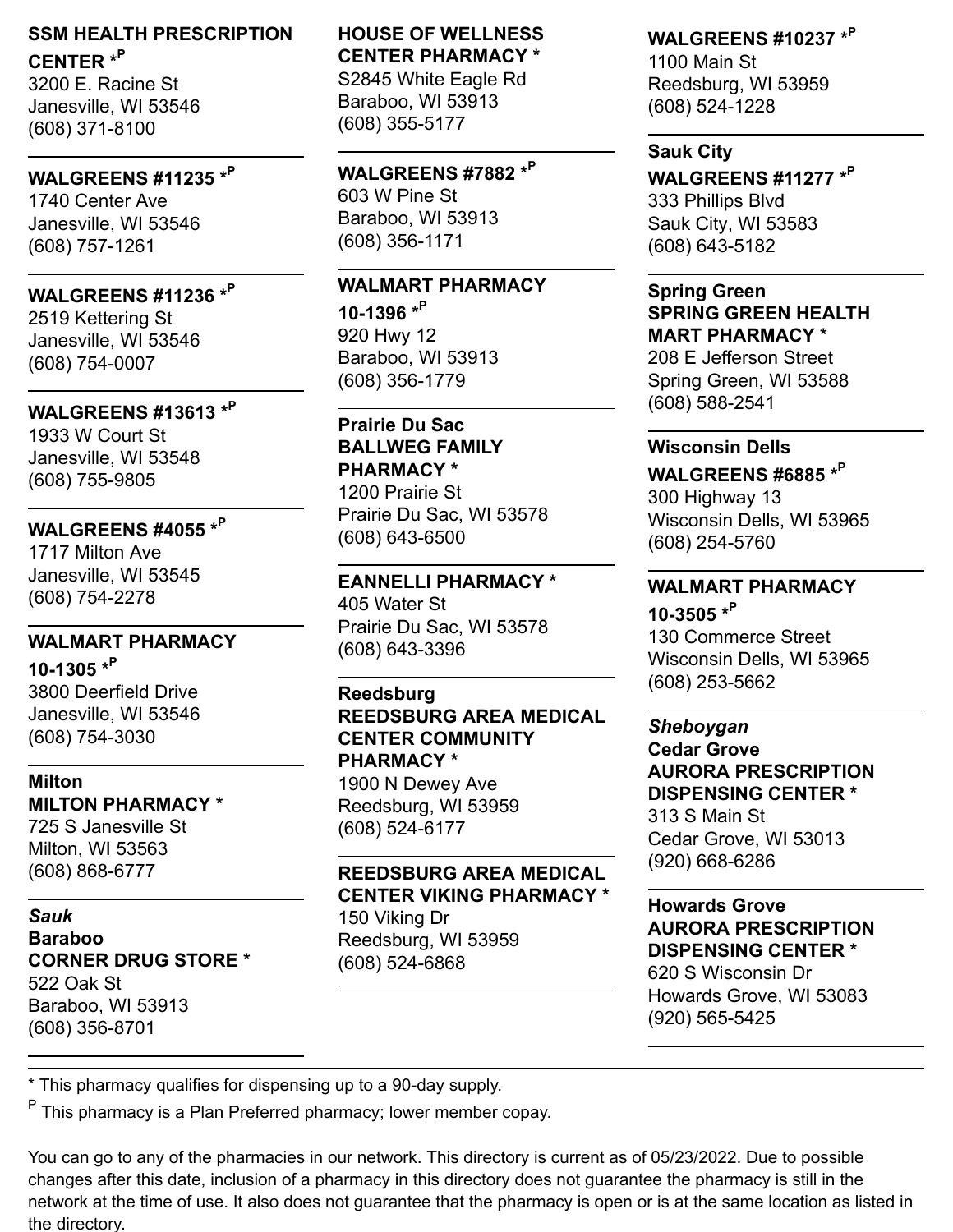#### **Kohler**

## **WOODLAKE PHARMACY \* P**

765 Woodlake Rd Ste G Kohler, WI 53044 (920) 459-8768

#### **Plymouth AURORA PHARMACY 1227 PLYMOUTH \***

2600 Kiley Way Plymouth, WI 53073 (920) 893-1442

## **WALGREENS #1497 \* P**

2455 Eastern Ave Plymouth, WI 53073 (920) 893-5895

#### **WALMART PHARMACY**

**10-3497 \* P** 428 Walton Drive Plymouth, WI 53073 (920) 892-2656

#### **Sheboygan AURORA PHARMACY 223 SHEBOYGAN \***

2414 Kohler Memorial Dr Sheboygan, WI 53081 (920) 459-2630

#### **CVS PHARMACY #10549 \***

1108 N 14th St Sheboygan, WI 53081 (920) 452-0079

#### **GLANDER PRESCRIPTION PLUS \***

3529 Superior Ave Sheboygan, WI 53081 (920) 459-2755

#### **HAYAT PHARMACY 17 \***

577 S Taylor Dr Sheboygan, WI 53081 (920) 459-7467

#### **MEIJER PHARMACY #305 \***

924 N Taylor Dr Sheboygan, WI 53081 (940) 547-2610

#### **PICK N SAVE PHARMACY #6432 \***

1317 N 25th Street Sheboygan, WI 53081 (920) 457-5839

## **WALGREENS #12020 \* P**

2702 Calumet Dr Sheboygan, WI 53083 (920) 457-5656

## **WALGREENS #6097 \* P**

3320 S Business Drive Sheboygan, WI 53081 (920) 452-5858

## **WALGREENS #6570 \* P**

1029 N 14th St Sheboygan, WI 53081 (920) 458-7707

## **WALMART PHARMACY 10-1276 \* P** 3711 So Taylor Drive

Sheboygan, WI 53081 (920) 459-8601

## **WALMART PHARMACY 10-3324 \* P**

4433 Vanguard Drive Sheboygan, WI 53083 (920) 459-9405

#### **Sheboygan Falls CVS PHARMACY #17000 \***

4085 State Highway 28 Sheboygan Falls, WI 53085 (920) 451-8448

## Mail Order Pharmacy(ies)

You can get prescription drugs shipped to your home through our network mail order delivery program. For refills of your mail order prescriptions, please contact us 14 days before you think the drugs you have on hand will run out to make sure your next order is shipped to you in time. Typically, you should expect to receive your prescription drugs within 14 days from the time that the mail order pharmacy receives the order. If you do not receive your prescription drug(s) within this time, please contact us at (800) 607-6861. The TTY/TTD line is 711 and is available 24/7 for your assistance.

#### *CALIFORNIA*

*Riverside* **Corona COSTCO PHARMACY #562** 215 Deininger Cir Corona, CA 92880 (800) 607-6861

#### *INDIANA*

*Clark* **Jeffersonville COSTCO PHARMACY #1348** 260 Logistics Ave Jeffersonville, IN 47130 (800) 607-6861

## *WASHINGTON*

\* This pharmacy qualifies for dispensing up to a 90-day supply.

<sup>P</sup> This pharmacy is a Plan Preferred pharmacy; lower member copay.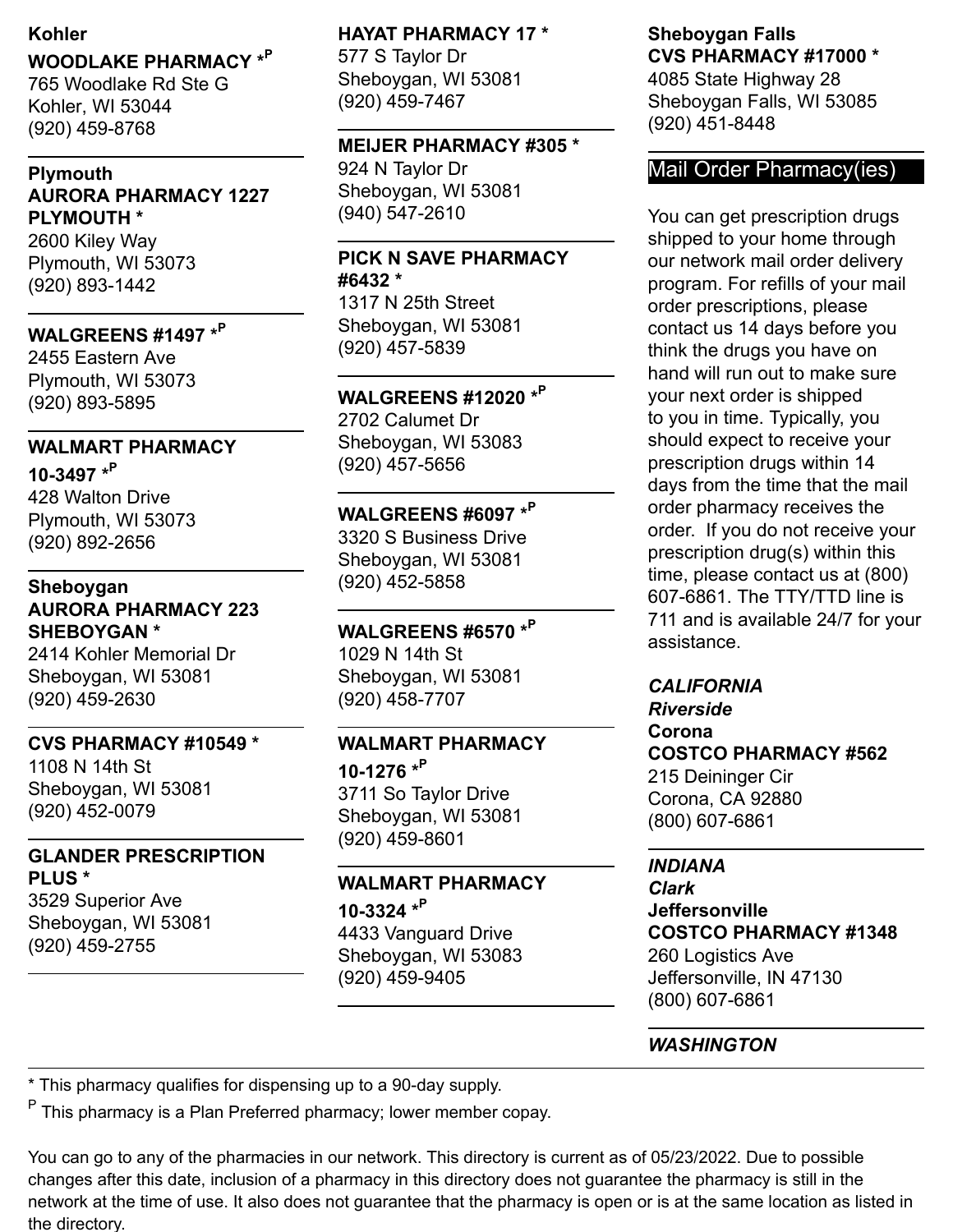## *Snohomish* **Everett COSTCO PHARMACY #581**

802 134th St Sw Ste 140 Everett, WA 98204 (800) 607-6861

## Home Infusion Pharmacies

*CALIFORNIA Los Angeles* **Canoga Park BIOMATRIX SPECIALTY PHARMACY CA** 7959 Deering Ave Canoga Park, CA 91304 (800) 404-1963

*Riverside* **Temecula NUFACTOR INC** 44900 Winchester Rd Temecula, CA 92590 (800) 323-6832

#### *COLORADO*

*Denver* **Denver US BIOSERVICES** 501 W 44th Ave Unit A Denver, CO 80216 (800) 809-0647

*Douglas* **Englewood PARAGON INFUSION CARE** 8811 American Way Englewood, CO 80112

(866) 972-5888

*FLORIDA Broward* **Pompano Beach PATIENT CARE AMERICA** 3890 Park Central Blvd N. Pompano Beach, FL 33064 (866) 348-0441

*Seminole* **Winter Park WELLS SPECIALTY PHARMACY, INC** 3796 Howell Branch Rd Winter Park, FL 32792 (407) 671-8070

#### *GEORGIA*

*Lowndes* **Valdosta ADVANCED INFUSIONCARE** 212 Northside Dr Valdosta, GA 31602 (229) 242-3060

*ILLINOIS Cook* **Chicago KABAFUSION IL** 5517 N Cumberland Ave Chicago, IL 60656 (800) 831-7740

**Orland Park AMERICAN SERVICE AND PRODUCT** 16612 107th St Orland Park, IL 60467 (708) 671-1200

*KANSAS Johnson* **Lenexa ARJ INFUSION SERVICES LLC** 7930 Marshall Drive Lenexa, KS 66214 (913) 451-8804

*LOUISIANA Ascension* **Prairieville TWC COMPOUNDING SPECIALIST** 17733 Old Jefferson Hwy Prairieville, LA 70769 (225) 677-8200

#### *Jefferson*

#### **Kenner INFUCARE RX OF LA**

2400 Veterans Memorial Blvd Ste 480 Kenner, LA 70062 (877) 327-8881

#### *MARYLAND*

*Allegany* **Cumberland INFUCARE RX OF MD** 217 Glenn St Ste 300 Cumberland, MD 21502 (844) 773-6779

*Anne Arundel* **Linthicum Heights US BIOSERVICES**

514 Progress Dr Linthicum Heights, MD 21090 (877) 674-9700

\* This pharmacy qualifies for dispensing up to a 90-day supply.

<sup>P</sup> This pharmacy is a Plan Preferred pharmacy; lower member copay.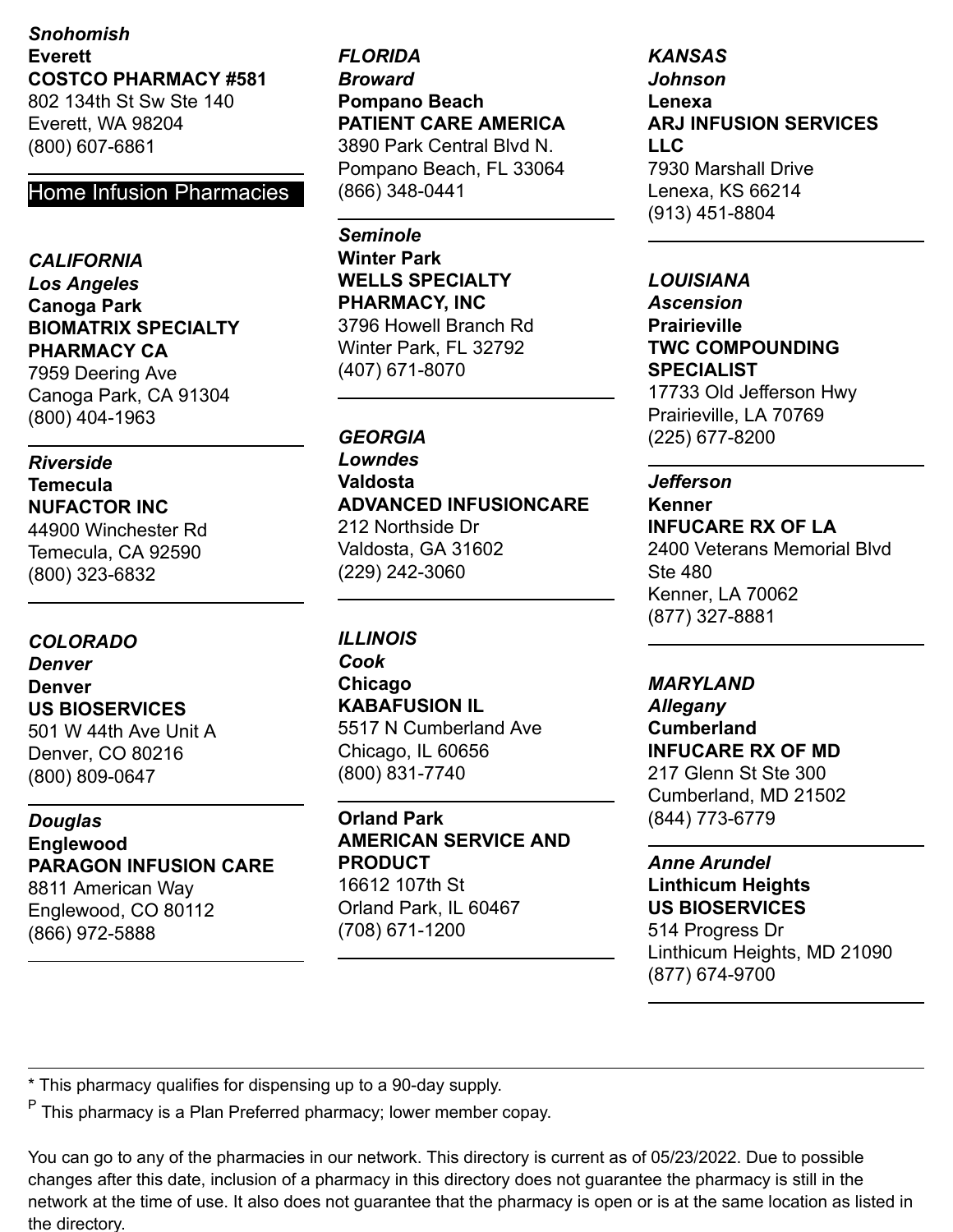*MASSACHUSETTS Middlesex* **Woburn OPTUM INFUSION SERVICES 550, LLC.** 20 Commerce Way Woburn, MA 01801 (781) 287-1500

*MICHIGAN Kalamazoo* **Kalamazoo OPTIMED SPECIALTY PHARMACY**

6480 Technology Kalamazoo, MI 49009 (877) 385-0535

## *Oakland*

**Troy HOMESCRIPTS**

500 Kirts Blvd Ste 300 Troy, MI 48084 (248) 824-6300

## *MINNESOTA*

## *Hennepin* **Minneapolis FAIRVIEW HOME INFUSION RETAIL**

711b Kasota Avenue South East Minneapolis, MN 55414 (612) 672-2233

## *MISSISSIPPI Madison* **Ridgeland ADVANCED INFUSION SOLUTIONS** 623 Highland Colony Parkway, Ste. 100 Ridgeland, MS 39157

(601) 988-1700

*MISSOURI Boone* **Columbia DIPLOMAT SPECIALTY INFUSION GROUP**

103 Corporate Lake Dr Ste B Columbia, MO 65203 (877) 342-9352

#### *Jackson*

**Lees Summit HERITAGE BIOLOGICS, LLC.** 255 Nw Victoria Dr Lees Summit, MO 64086 (855) 937-7273

*NEW JERSEY Middlesex* **Edison KABAFUSION NJ** 160 Raritan Center Parkway

Edison, NJ 08837 (800) 383-8393

## *Passaic* **Totowa BIOMATRIX SPECIALTY PHARMACY NJ** 40d Commerce Way

Totowa, NJ 07512 (877) 567-8087

#### **Wayne BASIC HOME INFUSION**

1401 Valley Road 4th Floor Wayne, NJ 07470 (888) 822-7428

#### *NEW YORK*

*Suffolk* **Ronkonkoma OPTUM INFUSION SERVICES 554, LLC.** 2805 Veterans Memorial Hwy # 19-22 Ronkonkoma, NY 11779 (631) 319-1920

#### *NORTH CAROLINA Forsyth*

**Kernersville NUFACTOR INC** 1601 Old Greensboro Rd Kernersville, NC 27284 (800) 323-6832

#### *OHIO*

*Hamilton* **Cincinnati OPTUM INFUSION SERVICES 550, LLC.** 7167 E Kemper Rd Cincinnati, OH 45249 (877) 342-9352

#### *PENNSYLVANIA*

*Delaware* **Aston INFUCARE RX** 2540 Market Street Aston, PA 19014 (877) 828-3940

\* This pharmacy qualifies for dispensing up to a 90-day supply.

<sup>P</sup> This pharmacy is a Plan Preferred pharmacy; lower member copay.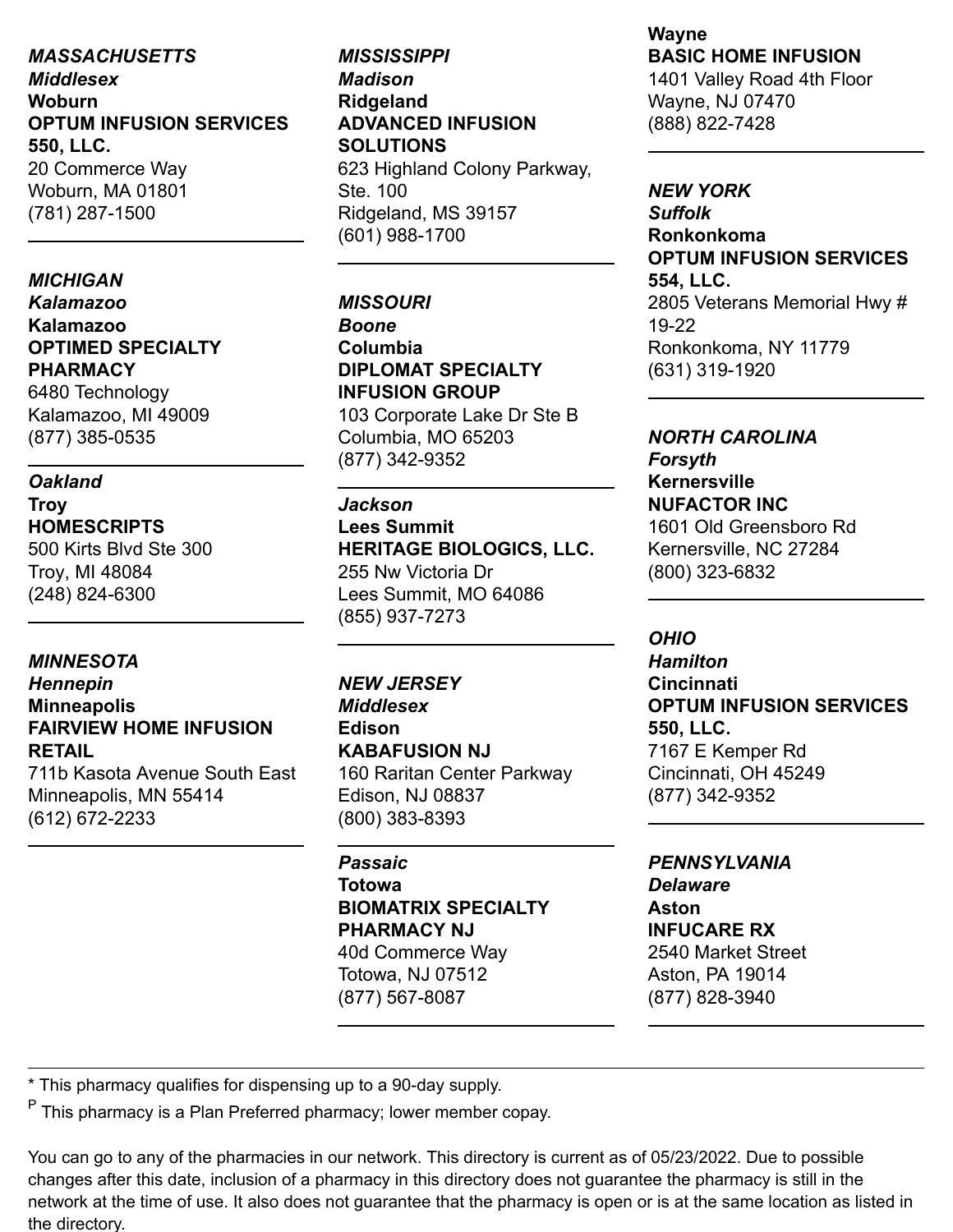#### **Boothwyn PENTEC HEALTH, INC**

4 Creek Parkway Boothwyn, PA 19061 (800) 223-4376

#### **Garnet Valley ELWYN SPECIALTY CARE**

3070 Mccann Farm Dr Ste 101 Garnet Valley, PA 19060 (610) 545-6040

#### **Sharon Hill HOMETECH ADVANCED THERAPIES, INC.**

505 Elmwood Ave Sharon Hill, PA 19079 (484) 494-3121

#### *TENNESSEE Knox*

## **Knoxville PARAGON INFUSION**

418 S Gay St Ste 203 Knoxville, TN 37902 (866) 972-5888

## *Rutherford*

## **Murfreesboro TWELVESTONE MEDICAL, INC**

352 W. Northfield Blvd Suite 3a Murfreesboro, TN 37129 (844) 893-0012

## *Shelby* **Memphis HEMOPHILIA PREFERRED CARE OF MEMPHIS INC**

6423 Shelby View Dr Ste 104 Memphis, TN 38134 (800) 757-9192

#### *TEXAS Collin* **Plano PARAGON HEALTHCARE SPECIALTY, LLC** 3033 W. President George Bush Hwy. Plano, TX 75075 (833) 862-4559

#### **PARAGON INFUSION CARE, INC.**

3033 W. President George Bush Highway Plano, TX 75075 (972) 588-1000

## *Dallas*

## **Irving Y MEDICAL ASSOCIATES, INC.** 8840 N Mac Arthur Blvd Irving, TX 75063

(972) 714-0777

#### *Denton* **Carrollton US BIOSERVICES** 5025 Plano Parkway

Carrollton, TX 75010 (888) 518-7246

## **Highland Village PHARMACY SPECIALISTS** 2140 Justin Rd Highland Village, TX 75077 (972) 805-5399

## *Harris* **Houston ACARIAHEALTH PHARMACY #11**

1311 W Sam Houston Pkwy N # 130 Houston, TX 77043 (800) 511-5144

## **BIOTEK REMEDYS SOUTH**

7227 Fannin St Ste 103 Houston, TX 77030 (877) 246-9104

#### **SPECIALTY THERAPEUTIC CARE, LP**

1311 W Sam Houston Pkwy N Ste 150 Houston, TX 77043 (866) 506-2626

## *Lubbock*

#### **Lubbock MAXOR SPECIALTY PHARMACY**

6101 43rd Street Lubbock, TX 79407 (800) 658-6046

## *Tarrant*

## **Ft Worth AMERICAN OUTCOMES MGMT LP**

6310 Southwest Blvd Ste 204 Ft Worth, TX 76109 (800) 556-4216

## *Travis*

**Austin PARAGON INFUSION SERVICES** 8601 Cross Park Drive Austin, TX 78754 (512) 823-2000

\* This pharmacy qualifies for dispensing up to a 90-day supply.

<sup>P</sup> This pharmacy is a Plan Preferred pharmacy; lower member copay.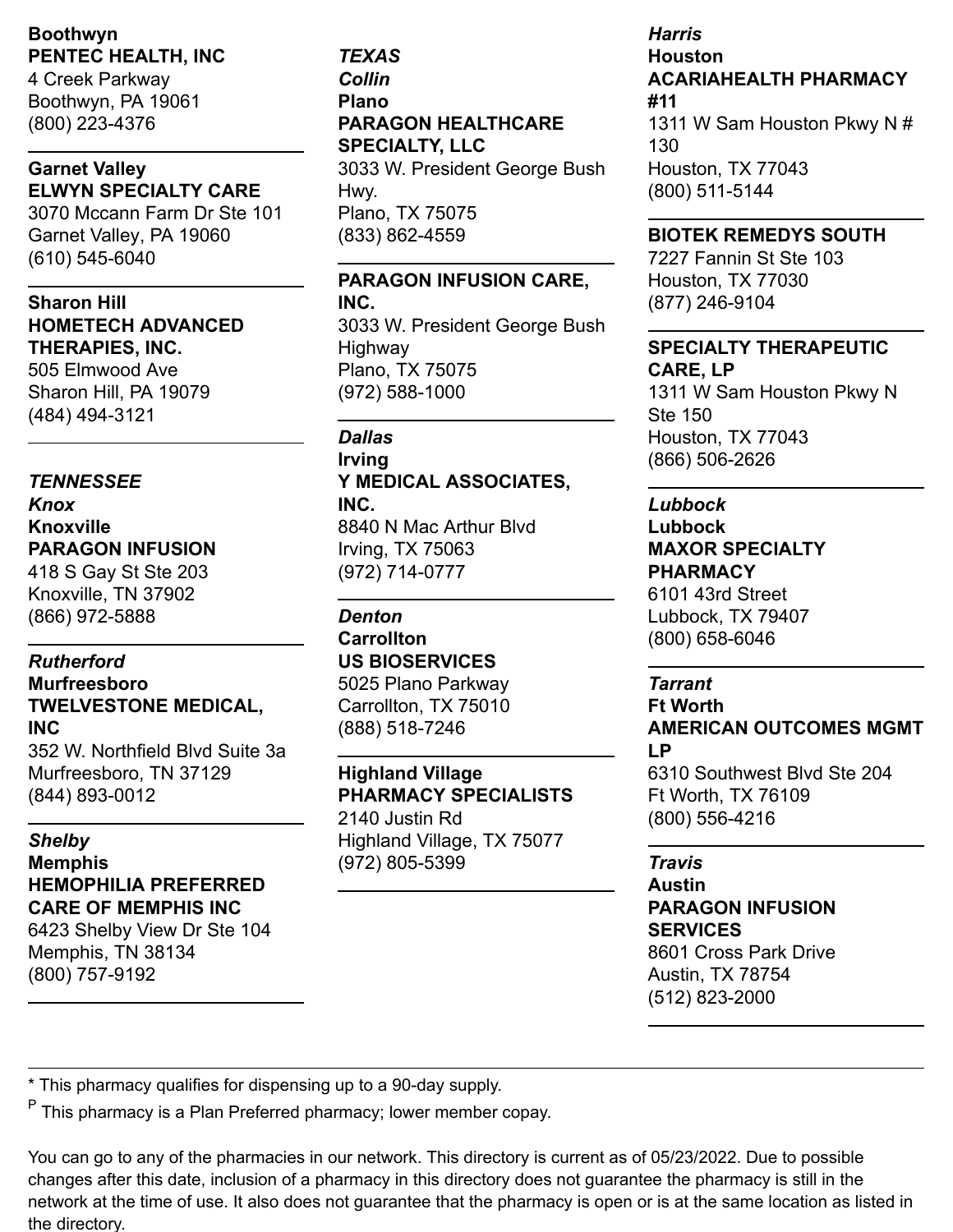## *WISCONSIN Brown* **Green Bay AURORA AT HOME** 931 Discovery Ave

Green Bay, WI 54311 (920) 288-5141

#### *Dane*

**Madison SSM HEALTH AT HOME INFUSION PHARMACY**

4639 Hammersley Rd Madison, WI 53711 (608) 223-7950

#### **Middleton**

**UW HEALTH CARE DIRECT** 1345 Deming Way Middleton, WI 53562 (608) 831-8555

#### *Marathon*

**Marshfield MINISTRY HOME CARE PLUS** 1927 North Central Ave Marshfield, WI 54449 (715) 301-7260

## *Milwaukee* **Milwaukee AURORA AT HOME**

11333 West National Ave Milwaukee, WI 53227 (414) 328-4503

#### **Oak Creek AFFINITY HOME CARE PLUS** 10050 S 27th St Ste 100 Oak Creek, WI 53154 (414) 563-0510

#### **Wauwatosa OPTION CARE** 1435 N 113th St Wauwatosa, WI 53226 (414) 908-2525

*Outagamie* **Appleton THEDACARE AT HOME INFUSION PHARMACY** 1818 N Meade St Appleton, WI 54911 (920) 831-1829

## *Waukesha* **New Berlin CORAM CVS/SPECIALTY INFUSION SERVICES**

5345 S Moorland Rd Ste 101 New Berlin, WI 53151 (262) 207-1590

## Long-Term Care Pharmacies

Residents of a long-term care facility may access their prescription drugs covered under Dean Health Plan through the facility's long-term care pharmacy or another network long-term care pharmacy.

*ARIZONA Maricopa* **Phoenix PHARMERICA** 8826 N 23rd Ave Ste C-2 Phoenix, AZ 85021 (602) 995-1320

#### *CALIFORNIA Marin* **Novato GOLDEN GATE PHARMACY SERVICES INC** 8 Digital Dr Ste 200 Novato, CA 94949 (415) 455-9042

#### *Orange* **Orange AMERIPHARMA** 132 S Anita Dr Fl 2 Orange, CA 92868

(877) 778-3773

## *FLORIDA*

*Broward* **Fort Lauderdale POLARIS PHARMACY SERVICES OF FT. LAUDERDALE, LLC** 2900 Nw 60th St Fort Lauderdale, FL 33309 (954) 919-1818

#### *Hillsborough*

**Tampa PRIME PHARMACY EAST** 5908 Hampton Oaks Pkwy Ste N Tampa, FL 33610 (877) 891-0005

#### *ILLINOIS*

*Cook* **Chicago FORUM EXTENDED CARE SVC INC II** 4201 W Victoria St Chicago, IL 60646 (847) 673-8727

\* This pharmacy qualifies for dispensing up to a 90-day supply.

<sup>P</sup> This pharmacy is a Plan Preferred pharmacy; lower member copay.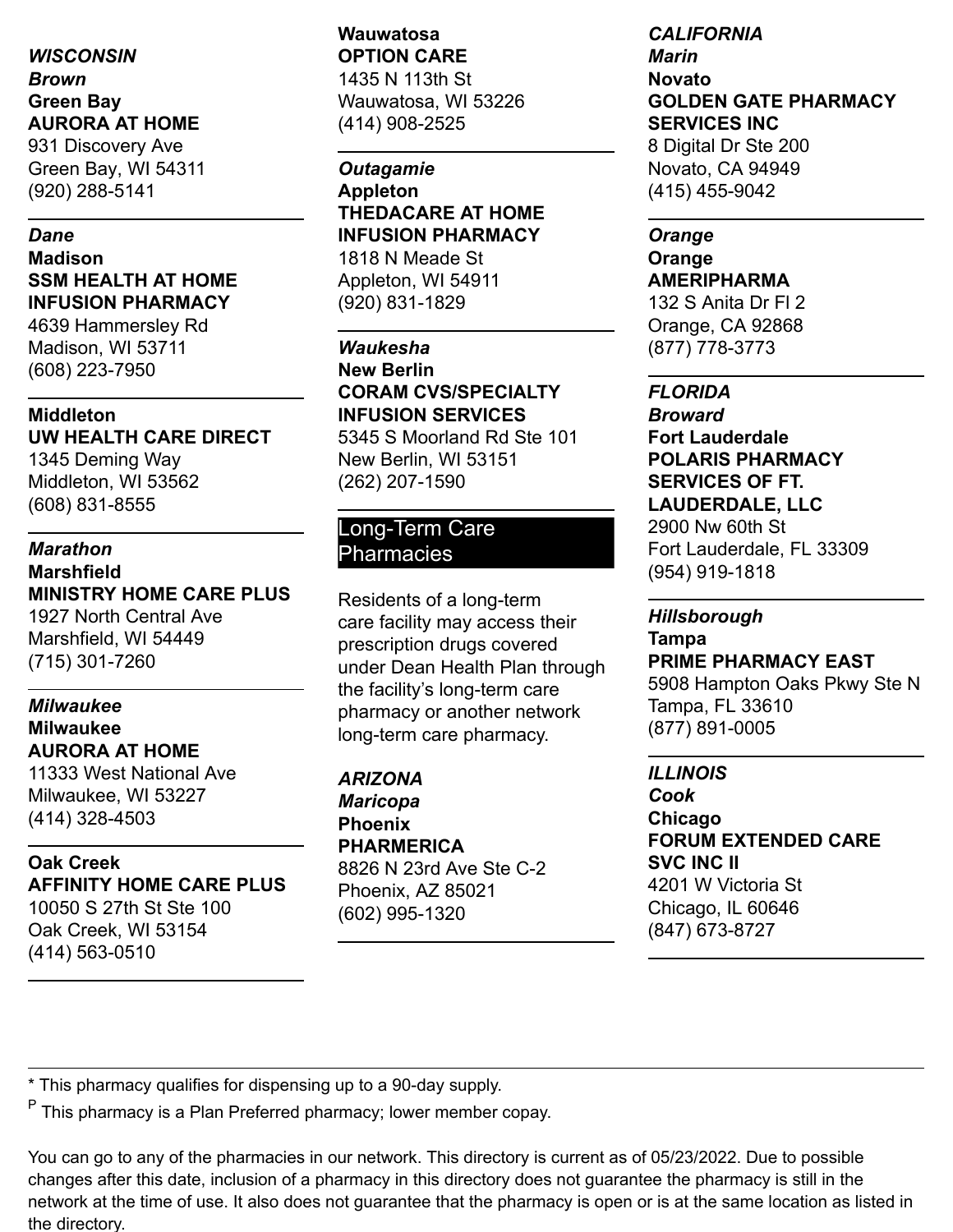**Des Plaines MAC RX, LLC** 2307 S Mount Prospect Rd Des Plaines, IL 60018 (224) 220-2700

#### **UVANTA PHARMACY - NORTHERN ILLINOIS**

200 E Howard Ave Ste 226 Des Plaines, IL 60018 (847) 297-9400

#### **Hillside**

**UNITED RX, LLC** 150 Fencl Lane Hillside, IL 60162 (708) 449-7600

#### **Morton Grove RXPERTS PHARMACY - CHICAGO, LLC** 6227 Park Ave Morton Grove, IL 60053 (847) 470-1818

#### **Niles**

**CARE ONE PHARMACY SERVICES LLC** 7550 N Oak Park Ave

Niles, IL 60714 (847) 674-2600

#### **Skokie MDS PHARMACY INC.**

7348 Lawndale Ave Skokie, IL 60076 (847) 972-2616

## *Dupage*

**Burr Ridge PHARMSCRIPT OF IL LLC** 281 Shore Drive Units C & D Burr Ridge, IL 60527 (908) 389-1818

#### **Downers Grove REMEDI SENIORCARE OF CHICAGO**

3600 Lacey Road, Suite 500 Downers Grove, IL 60515 (833) 438-4494

#### **Woodridge SYMBRIA RX SERVICES LLC** 7125 Janes Ave

Woodridge, IL 60517 (630) 981-8000

#### *INDIANA*

*Hamilton* **Indianapolis YOUNG AT HEART PHARMACY** 10330 North Meridian

Indianapolis, IN 46290 (866) 308-4990

## *Marion*

**PHARMERICA**

6330 E 75th St Indianapolis, IN 46250 (317) 595-6270

#### **PHARMSCRIPT OF IN LLC**

6825 Hillsdale Ct Indianapolis, IN 46250 (908) 389-1818

#### **SIMPLE MEDS**

6810 Hillsdale Ct Indianapolis, IN 46250 (615) 645-6337

#### *IOWA Dubuque* **Dubuque HARTIG PHARMACY SERVICES**

7425 Chavenelle Rd Ste 300 Dubuque, IA 52002 (563) 588-8709

## **MERCYONE DUBUQUE LONG TERM CARE PHARMACY**

535 Hill St Dubuque, IA 52001 (563) 589-8503

#### *Linn*

#### **Cedar Rapids CAREPRO HOME INFUSION** 402 10th St Se

Cedar Rapids, IA 52403 (319) 363-1284

## *Polk*

#### **Urbandale PHARMSCRIPT OF IA LLC** 2601 104st , Suite 300

Urbandale, IA 50322 (908) 389-1818

## *Scott*

## **Davenport QC COMMUNITY PHARMACY** 5217 Grand Ave Davenport, IA 52807 (402) 289-0431

#### *KANSAS*

*Johnson* **Lenexa HEALTHDIRECT INSTITUTIONAL PHARMACY SERVICES, INC. #126** 11131 W 79 St Lenexa, KS 66214 (913) 234-4664

\* This pharmacy qualifies for dispensing up to a 90-day supply.

<sup>P</sup> This pharmacy is a Plan Preferred pharmacy; lower member copay.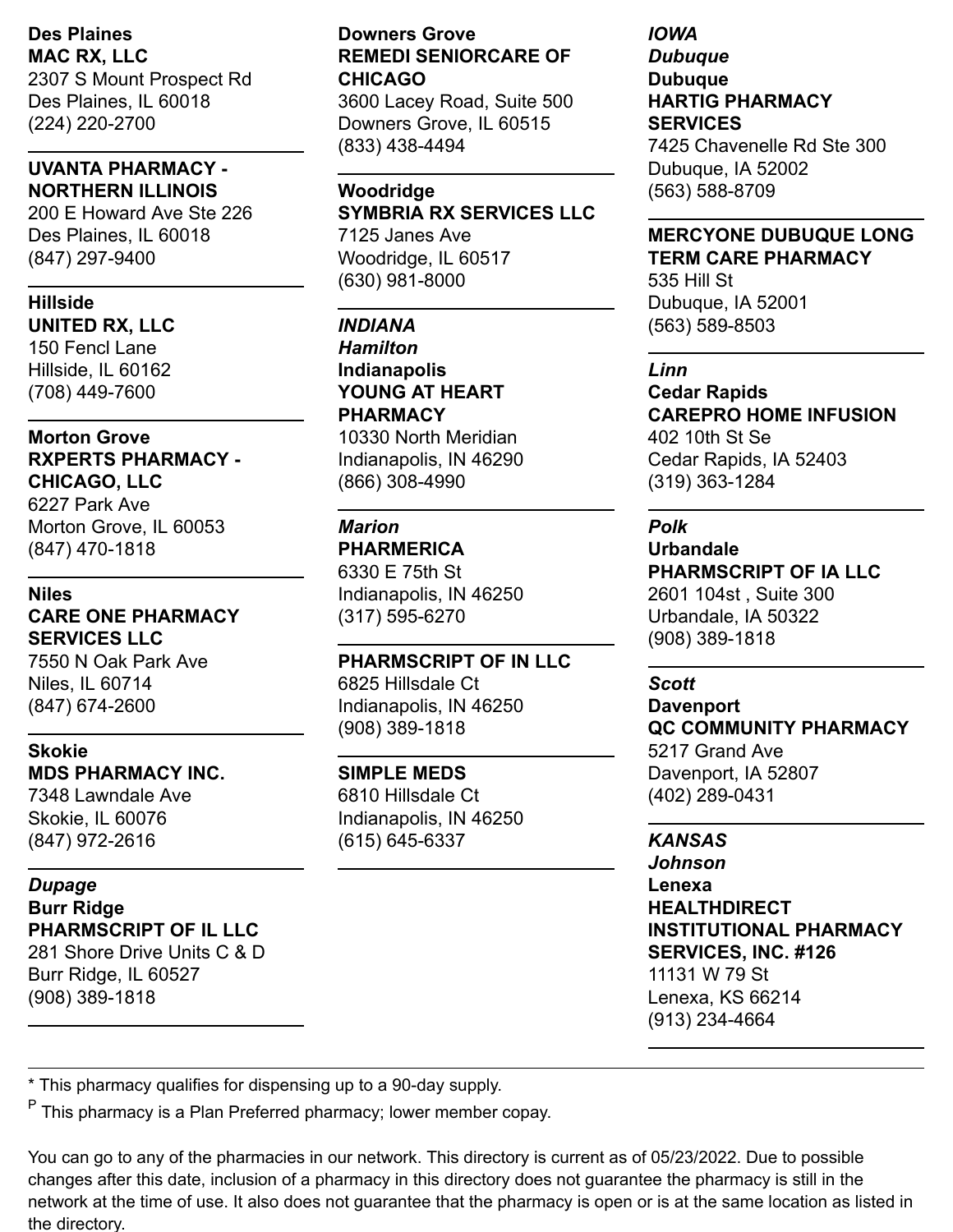## *LOUISIANA East Baton Rouge* **Baton Rouge AVITA PHARMACY 1040** 5551 Corporate Blvd

Baton Rouge, LA 70808 (225) 924-1930

#### *MICHIGAN*

*Delta* **Escanaba OMNICARE OF ESCANABA** 1823 7th Ave N

Escanaba, MI 49829 (906) 789-4451

#### *Kalamazoo* **Kalamazoo OPTIMED SPECIALTY PHARMACY**

6480 Technology Kalamazoo, MI 49009 (877) 385-0535

## *Wayne*

#### **Plymouth POLARIS PHARMACY SERVICES**

9131 General Ct Plymouth, MI 48170 (888) 888-9240

#### *MINNESOTA*

*Anoka* **Fridley** Fridley, MN 55421

**PHARMERICA** 5255 E River Rd

(763) 571-2220

## *Hennepin* **Bloomington GERITOM MED INC**

10501 Florida Ave So Bloomington, MN 55438 (952) 854-1190

#### **Eden Prairie**

**ALIXARX - MN HUB** 10132 W 76th St Eden Prairie, MN 55344 (912) 486-1900

## **Saint Louis Park POLARIS PHARMACY SERVICES OF MINNESOTA, LLC**

4220 Park Glen Rd Saint Louis Park, MN 55416 (888) 888-7109

## *St. Louis*

#### **Duluth FALKS NURSING SERVICE**

221 E 14th St Duluth, MN 55811 (218) 740-2650

## **Proctor LTC PRESCRIPTION PROVIDERS INC**

220 Third Ave Proctor, MN 55810 (218) 628-9368

## *Steele*

**Owatonna STERLING LTC PHARMACY** 1601 State Ave Nw Owatonna, MN 55060 (507) 434-7425

#### *NEW JERSEY Somerset* **Somerset**

**PHARMSCRIPT** 150 Pierce St Somerset, NJ 08873 (908) 389-1818

#### *NORTH CAROLINA*

*Mecklenburg* **Charlotte POLARIS PHARMACY SERVICES OF NORTH CAROLINA, LLC** 3300 Monroe Rd Unit Eandf Charlotte, NC 28205 (800) 589-5737

#### *OHIO*

*Cuyahoga* **Valley View EXACTCARE** 8333 Rockside Rd Valley View, OH 44125 (216) 369-2200

#### *Franklin*

**Columbus PHARMSCRIPT OF OH LLC** 1685 Westbelt Dr Columbus, OH 43228 (908) 389-1818

#### *Miami*

**Troy REMEDI SENIORCARE** 962 S Dorset Rd Troy, OH 45373 (937) 573-3600

\* This pharmacy qualifies for dispensing up to a 90-day supply.

<sup>P</sup> This pharmacy is a Plan Preferred pharmacy; lower member copay.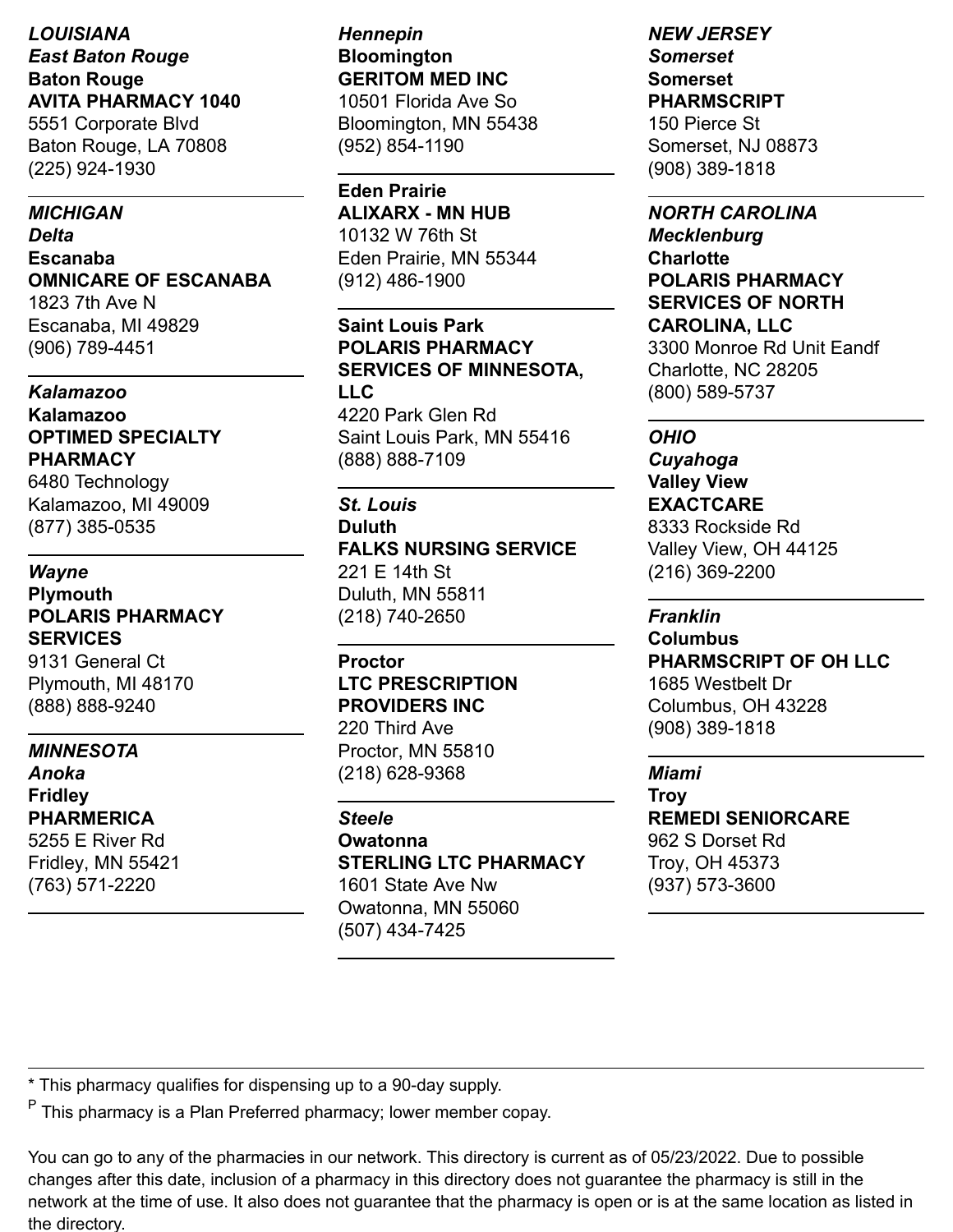*PENNSYLVANIA Allegheny* **Pittsburgh GRANE SUPPLY**

105 Gamma Dr Ste 100 Pittsburgh, PA 15238 (412) 449-0680

#### *Westmoreland* **North Huntingdon ACCUSERV PHARMACY**

8731 State Route 30 Ste 1 North Huntingdon, PA 15642 (866) 213-9821

#### *RHODE ISLAND*

*Kent* **Warwick PERSONIFILRX**

225 Metro Center Blvd, Bldg 2 Warwick, RI 02886 (401) 529-0339

#### *TEXAS*

*Denton* **Lewisville EXACTCARE** 2701 Highpoint Oaks Dr Ste 100 Lewisville, TX 75067 (216) 369-2200

#### *VIRGINIA*

*Hanover* **Ashland REMEDI SENIORCARE** 10448 Lakeridge Pkwy

Ashland, VA 23005 (804) 550-4856

*Henrico* **Henrico WESTWOOD PHARMACY CLINICAL SERVICES**

8905 Three Chopt Rd Henrico, VA 23229 (804) 288-3620

## *Loudoun*

**Sterling MOSAIC PHARMACY SERVICE** 45999 Center Oak Plaza Sterling, VA 20166 (888) 818-6337

*WISCONSIN Ashland* **Ashland HUHN RX DRUG** 522 W Main St Ashland, WI 54806 (715) 682-3123

*Barron* **Barron BARRON HOMETOWN PHARMACY** 67 S 6th St Barron, WI 54812 (715) 418-2240

#### **LTC-BARRON HOMETOWN PHARMACY**

67 S 6th Street Barron, WI 54812 (715) 418-2240

## **Chetek**

**OHDE PHARMACY** 628 Second Street

Chetek, WI 54728 (715) 924-3592

## *Bayfield* **Washburn BROWNSTONE RX**

114 W Bayfield St Washburn, WI 54891 (715) 373-5588

#### *Brown*

**Green Bay STREUS PHARMACY LTC** 528 N Monroe Ave Green Bay, WI 54301 (920) 437-0206

#### *Buffalo*

**Mondovi MONDOVI PHARMACY** 122 S Eau Claire St Mondovi, WI 54755 (715) 926-4938

#### *Chippewa* **Bloomer**

**ED'S PHARMACY**

1511 Main St Bloomer, WI 54724 (715) 568-2190

#### **Cadott**

**MILLER PHARMACY**

318 N Main St Cadott, WI 54727 (715) 289-3243

#### **Chippewa Falls LTC RX**

13 E Spruce St. Suite #102 Chippewa Falls, WI 54729 (715) 861-4422

## **OMNICARE OF CHIPPEWA FALLS**

2815 County Highway I Ste B Chippewa Falls, WI 54729 (715) 726-0834

\* This pharmacy qualifies for dispensing up to a 90-day supply.

<sup>P</sup> This pharmacy is a Plan Preferred pharmacy; lower member copay.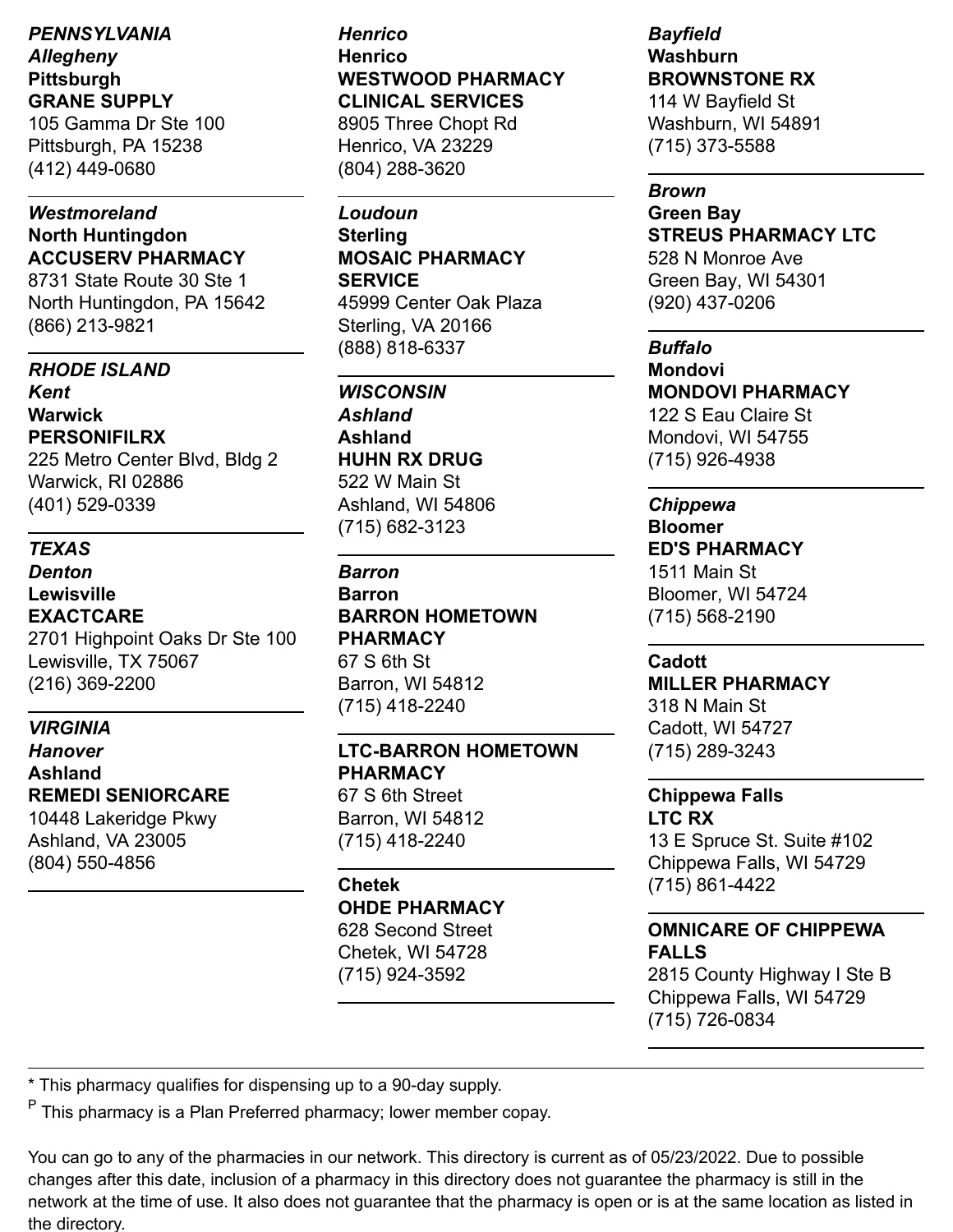#### *Clark* **Withee OWEN-WITHEE PHARMACY**

514 Division St Withee, WI 54498 (715) 229-2020

#### *Dane*

#### **Cambridge FORWARD PHARMACY OF CAMBRIDGE P**

109 W Main St #69 Cambridge, WI 53523 (608) 423-3231

#### **Madison**

**GENOA HEALTHCARE, LLC** 49 Kessel Ct Madison, WI 53711 (608) 251-1838

## **GUARDIAN PHARMACY OF WISCONSIN**

3250 Kingsley Way Madison, WI 53713 (608) 310-9922

#### **OAKWOOD PHARMACY**

5565 Tancho Dr Madison, WI 53718 (608) 230-4616

#### **OAKWOOD PHARMACY**

6201 Mineral Point Rd Madison, WI 53705 (608) 230-4217

#### **OMNICARE OF MADISON**

2818 Progress Rd Madison, WI 53716 (608) 216-0140

## **SSM HEALTH ST MARY'S CARE CENTER**

3401 Maple Grove Dr Madison, WI 53719 (608) 845-0447

**Middleton MEDICAL HEALTH PHARMACY, LLC**

8845 S Greenview Dr Ste 1 Middleton, WI 53562 (608) 716-2525

## **Monona**

**THE MEDICINE SHOPPE PHARMACY** 4205 Monona Dr.

Monona, WI 53716 (608) 221-8151

#### **Sun Prairie**

**O'CONNELL PHARMACY LONG TERM CARE** 125 S. Thompson Rd. Sun Prairie, WI 53590 (608) 837-8002

#### *Dodge*

**Beaver Dam HILLSIDE UNIT PHARMACY** 707 S University Ave Beaver Dam, WI 53916 (920) 887-4038

## *Dunn*

**Colfax COLFAX PHARMACY** 525 Main St Colfax, WI 54730 (715) 962-3784

#### *Eau Claire* **Augusta WALLY SHONG PHARMACY** 153 W Lincoln St Augusta, WI 54722 (715) 286-2515

#### **Eau Claire**

**HEALTHDIRECT INSTITUTIONAL PHARMACY SERVICES INC** 3184 London Rd Eau Claire, WI 54701 (715) 832-3780

#### **MAYO CLINIC HEALTH SYSTEM PHARMACY-WESTGATE**

1707 Westgate Rd Eau Claire, WI 54703 (715) 838-5856

## *Fond Du Lac*

**Ripon RIPON DRUG** 328 Watson St Ripon, WI 54971 (920) 748-5174

#### **Waupun**

**AGNESIAN PHARMACY WAUPUN** 904 W Main St

Waupun, WI 53963 (920) 324-3010

(608) 375-4466

#### *Grant*

**Boscobel BOSCOBEL PHARMACY INC** 1028 Wisconsin Ave Boscobel, WI 53805

\* This pharmacy qualifies for dispensing up to a 90-day supply.

<sup>P</sup> This pharmacy is a Plan Preferred pharmacy; lower member copay.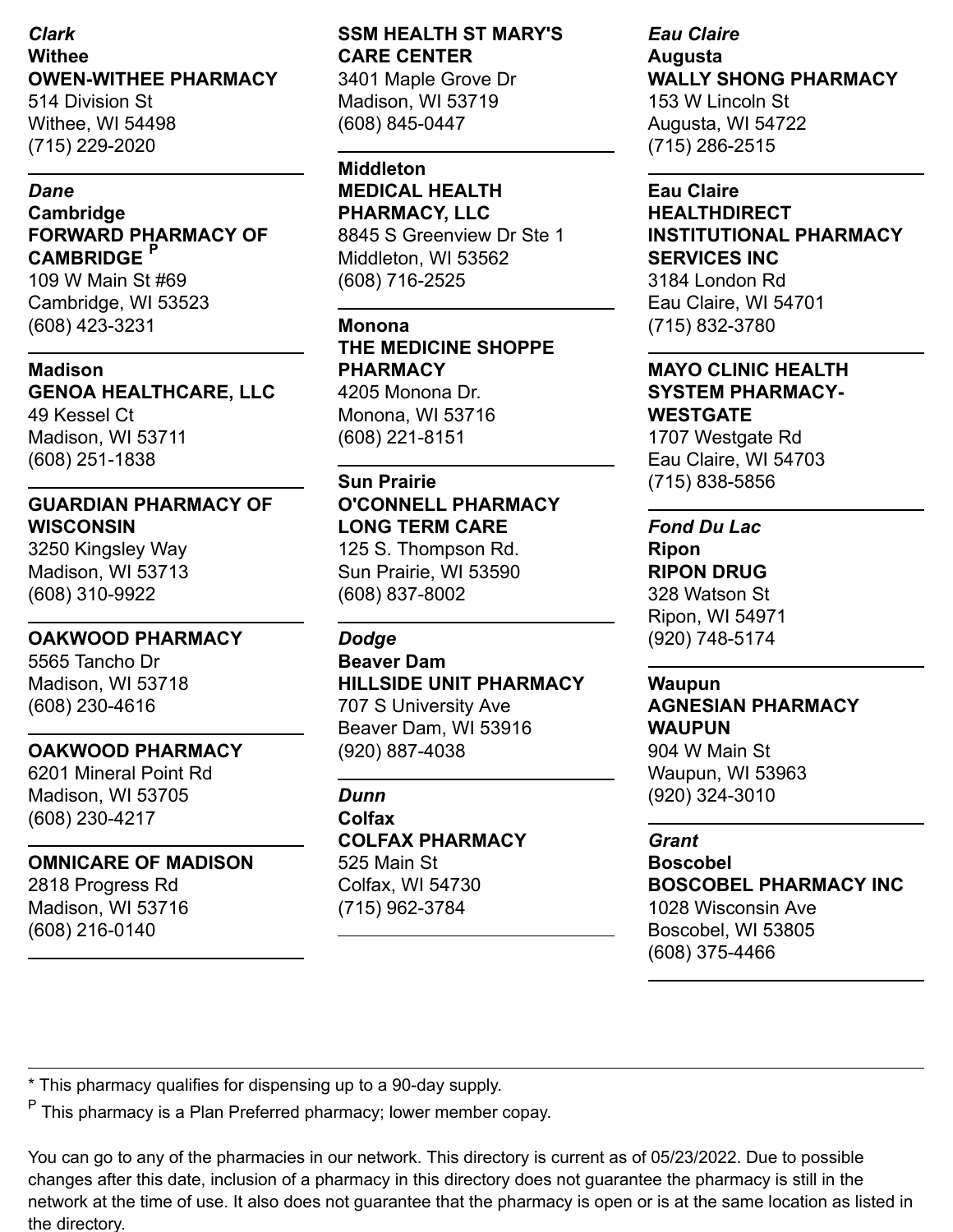#### **Platteville THE PHARMACY AT SOUTHWEST HEALTH**

1450 East Side Road Platteville, WI 53818 (608) 342-6200

#### *Green*

**Monroe MONROE HOMETOWN PHARMACY WEST**

131 W 7th St Monroe, WI 53566 (608) 426-6540

#### *Iowa*

**Dodgeville UPLAND HILLS HEALTH PHARMACY**

800 Compassion Way Dodgeville, WI 53533 (608) 930-7200

#### *Iron*

**Hurley WHITE CROSS PHARMACY** 314 Silver St Hurley, WI 54534 (715) 561-5666

#### *Jefferson*

**Jefferson THE DRUG STORE AND MUELLER DRUGS INC**

132 S Main St Jefferson, WI 53549 (920) 674-5733

#### *Juneau*

**Mauston PHILLIPS TOTAL CARE PHARMACY, INC.**

121 E State St Mauston, WI 53948 (608) 847-6337

#### *Kenosha* **Kenosha GOOD VALUE PHARMACY LTC** 9916 75th St Kenosha, WI 53142 (262) 925-0201

**MODERN APOTHECARY**

4924 7th Ave Kenosha, WI 53140 (262) 997-9573

## *Kewaunee* **Luxemburg LUXEMBURG PHARMACY LLC**

125 School Creek Tr Luxemburg, WI 54217 (920) 845-5832

## *La Crosse*

**La Crosse GENOA HEALTHCARE, LLC** 1707 Main St La Crosse, WI 54601 (608) 433-2287

**GUNDERSEN LONG TERM CARE PHARMACY** 505 King St Ste 154 La Crosse, WI 54601 (608) 782-4448

#### **HEALTH DIRECT INSTITUTIONAL PHARMACY SERVICES, INC. #119** 1721 Miller St La Crosse, WI 54601 (608) 784-6500

#### **OMNICARE OF LACROSSE** 3235 Airport Rd La Crosse, WI 54603 (608) 781-7900

## **West Salem COMMUNITY HEALTH PHARMACY**

880 Mill St N Ste 101 West Salem, WI 54669 (608) 786-2520

#### **WEST SALEM PHARMACY**

880 N. Mill St. West Salem, WI 54669 (608) 786-0210

#### *Manitowoc*

**Manitowoc HFM PHARMACY** 1650 S 41st St Manitowoc, WI 54220 (920) 320-4400

#### **MANITOWOC PHARMACIES LONG-TERM CARE**

919 S 8th St Manitowoc, WI 54220 (920) 684-6789

#### **Two Rivers**

**THE MEDICINE SHOPPE** 1500 Washington Street Two Rivers, WI 54241 (920) 794-1225

#### *Marathon*

**Wausau NORTH CENTRAL HEALTH CARE** 1100 Lake View Dr Wausau, WI 54403

(715) 848-4497

#### **YOUNG'S LONG TERM CARE PHARMACY**

555 S 72nd Ave Wausau, WI 54401 (715) 842-0370

\* This pharmacy qualifies for dispensing up to a 90-day supply.

<sup>P</sup> This pharmacy is a Plan Preferred pharmacy; lower member copay.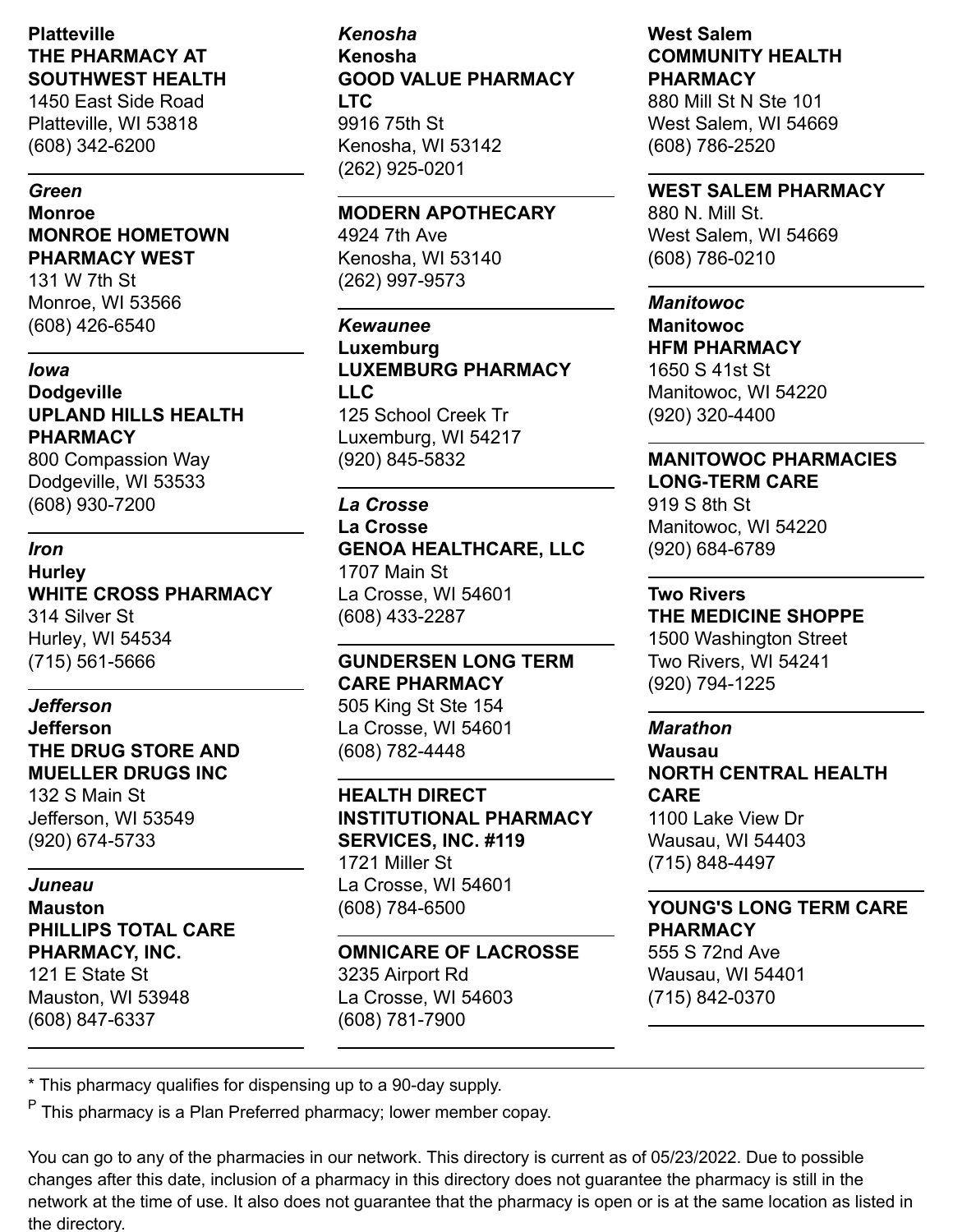## *Marinette* **Marinette VALUCARE LONG TERM CARE**

1378 Main St Marinette, WI 54143 (715) 732-0717

#### *Marquette*

**Montello BENTLEY PHARMACIES** 25 W Montello St Montello, WI 53949 (608) 297-2474

#### *Milwaukee* **Milwaukee COMMUNITY CARE INC PHARMACY**

1555 S Layton Blvd Milwaukee, WI 53215 (414) 902-2475

#### **GENOA HEALTHCARE, LLC**

10424 W Bluemound Rd Milwaukee, WI 53226 (414) 244-9844

#### **GENOA HEALTHCARE, LLC**

229 E Wisconsin Ave Milwaukee, WI 53202 (414) 892-7880

#### **HAYAT PHARMACY 20 LLC**

805 W Layton Ave Ste B Milwaukee, WI 53221 (414) 533-2222

## **HCHM PHARMACY**

210 W Capitol Dr Milwaukee, WI 53212 (414) 962-3750

#### **OMNICARE OF MILWAUKEE**

5185 S Ninth St Milwaukee, WI 53221 (414) 486-3100

#### **PHARMERICA**

11739 W Bradley Rd Milwaukee, WI 53224 (888) 210-5906

## **WCS PHARMACY**

3734 W Wisconsin Ave Milwaukee, WI 53208 (414) 343-3543

## **WHOLE HEALTH PHARMACY**

2020 West Wells Street Milwaukee, WI 53233 (414) 476-8602

#### **West Allis**

## **BROADSTEP PHARMACY INC**

1205 S 70th St Ste 302 West Allis, WI 53214 (414) 225-4478

## **GUARDIAN PHARMACY OF WISCONSIN**

10233 W Greenfield Ave West Allis, WI 53214 (414) 727-5750

## **West Milwaukee ALTSCRIPTS SPECIALTY PHARMACY**

1636 Miller Park Way West Milwaukee, WI 53214 (414) 385-9500

#### *Oconto* **Oconto Falls**

## **OCONTO FALLS PHARMACY**

323 E Highland Dr Oconto Falls, WI 54154 (920) 848-3721

#### *Oneida* **Rhinelander TAS LTC RHINELANDER** 232 S Courtney St Rhinelander, WI 54501 (715) 369-4849

*Outagamie* **Appleton HEALTHDIRECT INSTITUTIONAL PHARMACY SERVICES INC**

3701 E Evergreen Dr Appleton, WI 54913 (920) 739-5900

#### **UVANTA PHARMACY - FOX VALLEY**

1050 S Grider St Appleton, WI 54914 (920) 257-2411

#### **Greenville**

## **OMNICARE OF APPLETON**

N926 Tower View Drive Greenville, WI 54942 (920) 954-5693

## **Little Chute**

#### **SMITH PHARMACY**

1800 Freedom Rd Little Chute, WI 54140 (920) 788-8888

#### **SMITH PHARMACY - LTC**

1800 Freedom Rd Ste D Little Chute, WI 54140 (920) 788-8888

#### *Pierce*

#### **River Falls FREEMAN DRUG LTC** 104 S Main St River Falls, WI 54022 (715) 425-2255

\* This pharmacy qualifies for dispensing up to a 90-day supply.

<sup>P</sup> This pharmacy is a Plan Preferred pharmacy; lower member copay.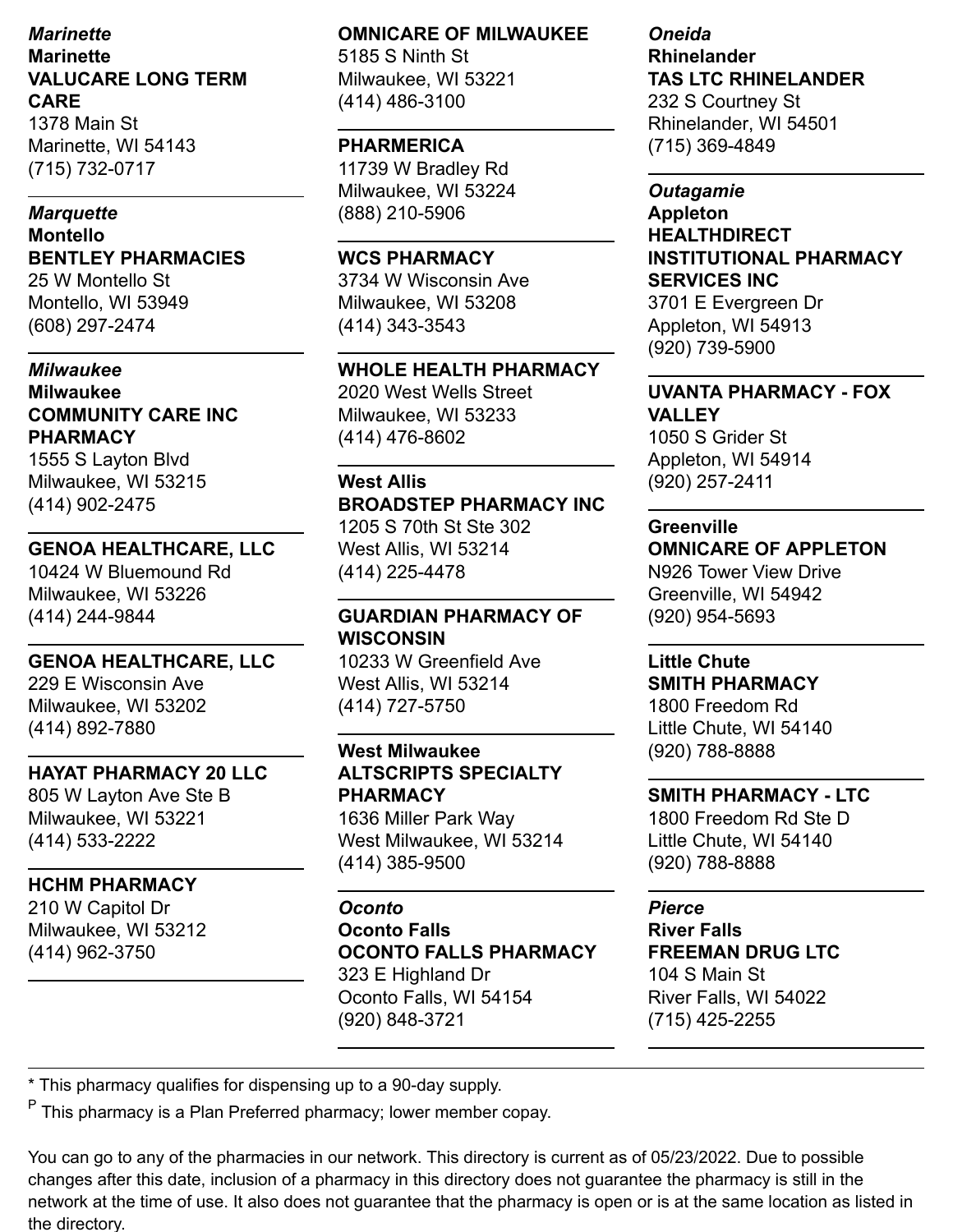## *Price* **Park Falls NORTH CENTRAL IV** 138 1/2 N 2nd Ave

Park Falls, WI 54552 (715) 762-3283

#### **Phillips LAKEVIEW PHARMACY**

114 N Lake Ave Phillips, WI 54555 (715) 339-2424

#### *Racine*

#### **Racine GENOA HEALTHCARE, LLC** 1717 Taylor Ave

Racine, WI 53403 (262) 672-6183

## **RACINE HOMETOWN PHARMACY**

3900 Erie St Suite Racine, WI 53402 (262) 639-1611

## *Richland* **Richland Center CENTER PHARMACY**

190 N Orange St Suite 2 Richland Center, WI 53581 (608) 647-8918

## **RICHLAND FAMILY PRESCRIPTION CENTER**

301 E Second St Richland Center, WI 53581 (608) 647-8806

## **Richland Ctr CENTER PHARMACY**

190 N Orange St Ste 2 Richland Ctr, WI 53581 (608) 647-8918

#### *Rock* **Beloit HOMECARE PHARMACY** 1006 Woodward Ave

Beloit, WI 53511 (608) 362-1234

#### **Edgerton**

**ROCKMED LONG TERM CARE PHARMACY LLC** 711 N Main St

Edgerton, WI 53534 (608) 884-6644

## **Janesville JANESVILLE HOMETOWN PHARMACY**

21 S Jackson St Ste 100 Janesville, WI 53548 (608) 752-7869

## *Sauk*

## **Prairie Du Sac BALLWEG FAMILY PHARMACY**

1200 Prairie St Prairie Du Sac, WI 53578 (608) 643-6500

#### **Reedsburg REEDSBURG AREA MEDICAL CENTER PHARMACY** 2000 N Dewey Avenue

Reedsburg, WI 53959 (608) 768-6261

#### **Sauk City MAPLEWOOD PHARMACY** 245 Sycamore St Sauk City, WI 53583 (608) 644-9265

#### **Spring Green SPRING GREEN HEALTH MART PHARMACY**

208 E Jefferson Street Spring Green, WI 53588 (608) 588-2541

#### **SPRING GREEN LTC HEALTH MART PHARM**

208 E Jefferson St Spring Green, WI 53588 (608) 588-2541

#### *Shawano*

**Shawano DREIER PHARMACY & GIFT SHOPPE LONG TERM CARE** 117 S Main St Shawano, WI 54166 (715) 526-2011

## **Wittenberg**

## **GWIDT PHARMACY**

203 E. Westgor Wittenberg, WI 54499 (715) 253-2164

## *Sheboygan*

## **Sheboygan GLANDER PRESCRIPTION PLUS**

3529 Superior Ave Sheboygan, WI 53081 (920) 459-2755

## **GLANDER PRESCRIPTIONS PLUS**

3529 Superior Avenue Sheboygan, WI 53081 (920) 459-2755

\* This pharmacy qualifies for dispensing up to a 90-day supply.

<sup>P</sup> This pharmacy is a Plan Preferred pharmacy; lower member copay.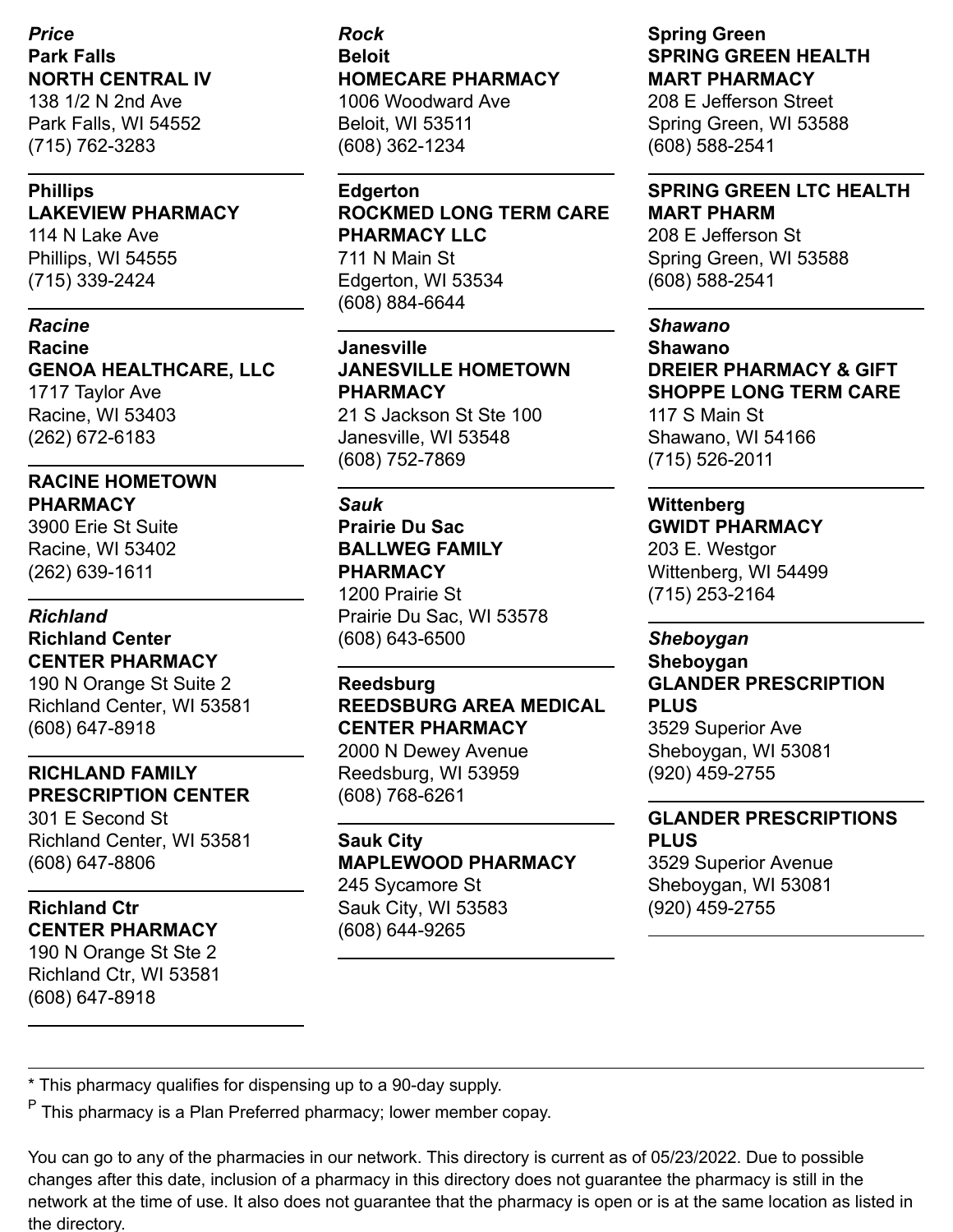*St. Croix* **Baldwin VILLAGE PHARMACY** 840 Main St Baldwin, WI 54002 (715) 684-2674

#### **Hudson MICKLESEN DRUG LTC**

530 2nd St Hudson, WI 54016 (715) 386-3344

*Taylor* **Medford ASPIRUS MEDFORD HOSPITAL & CLINICS, INC** 135 S Gibson St Medford, WI 54451 (715) 748-8102

#### **ASPIRUS PHARMACY MEDFORD**

139 S Gibson St Medford, WI 54451 (715) 748-5800

## **MEDFORD PHARMACY**

210 S Main St Medford, WI 54451 (715) 748-4477

## *Trempealeau*

**Blair THE BLAIR PHARMACY** 125 W Broadway St Blair, WI 54616 (608) 989-2919

## **THE BLAIR PHARMACY LTC**

125 West Broadway St Blair, WI 54616 (608) 989-2919

#### **Galesville GALESVILLE LTC PHARMACY** 16811 S Main St Galesville, WI 54630 (608) 468-6200

**Whitehall COLBY PHARMACY** 36363 Main St Whitehall, WI 54773 (715) 538-4947

#### *Walworth* **Whitewater**

**MCCULLOUGH'S LTC PHARMACY** 1173 W Main St

Whitewater, WI 53190 (262) 473-2225

#### *Washburn*

**Shell Lake SHELL LAKE PHARMACY** 113 4th Ave Shell Lake, WI 54871 (715) 468-7800

**SHELL LAKE PHARMACY** 113 4th Ave Shell Lake, WI 54871 (715) 468-7800

## *Washington* **Jackson GENOA HEALTHCARE, LLC** W209n17321 Industrial Drive

Jackson, WI 53037 (262) 677-1401

## **West Bend CEDAR LAKE CAMPUS PHARMACY** 5595 Hwy Z West Bend, WI 53095 (262) 306-2140

## **GENOA HEALTHCARE, LLC**

333 E Washington St Ste 2100 Room 2107 West Bend, WI 53095 (262) 346-1144

#### *Waukesha* **Brookfield HEALTHDIRECT INSTITUTIONAL PHARMACY SERVICES INC**

150 N. Patrick Blvrd, Ste 250 Brookfield, WI 53045 (262) 395-4658

## **Menomonee Falls ASSISTED LIVING PHARMACY SERVICE**

W133n5138 Campbell Dr Menomonee Falls, WI 53051 (414) 433-1700

## **GUARDIAN PHARMACY OF WISCONSIN**

N85 W15882 Appleton Ave Menomonee Falls, WI 53051 (262) 437-0031

#### **New Berlin THRIFTY WHITE PHARMACY #080** 2720 S 163rd St New Berlin, WI 53151 (262) 780-1910

**Waukesha GENOA HEALTHCARE, LLC** 1501 Airport Road Waukesha, WI 53188 (262) 347-4201

## **GENOA HEALTHCARE, LLC** 514 Riverview Ave Waukesha, WI 53188 (262) 955-8811

\* This pharmacy qualifies for dispensing up to a 90-day supply.

<sup>P</sup> This pharmacy is a Plan Preferred pharmacy; lower member copay.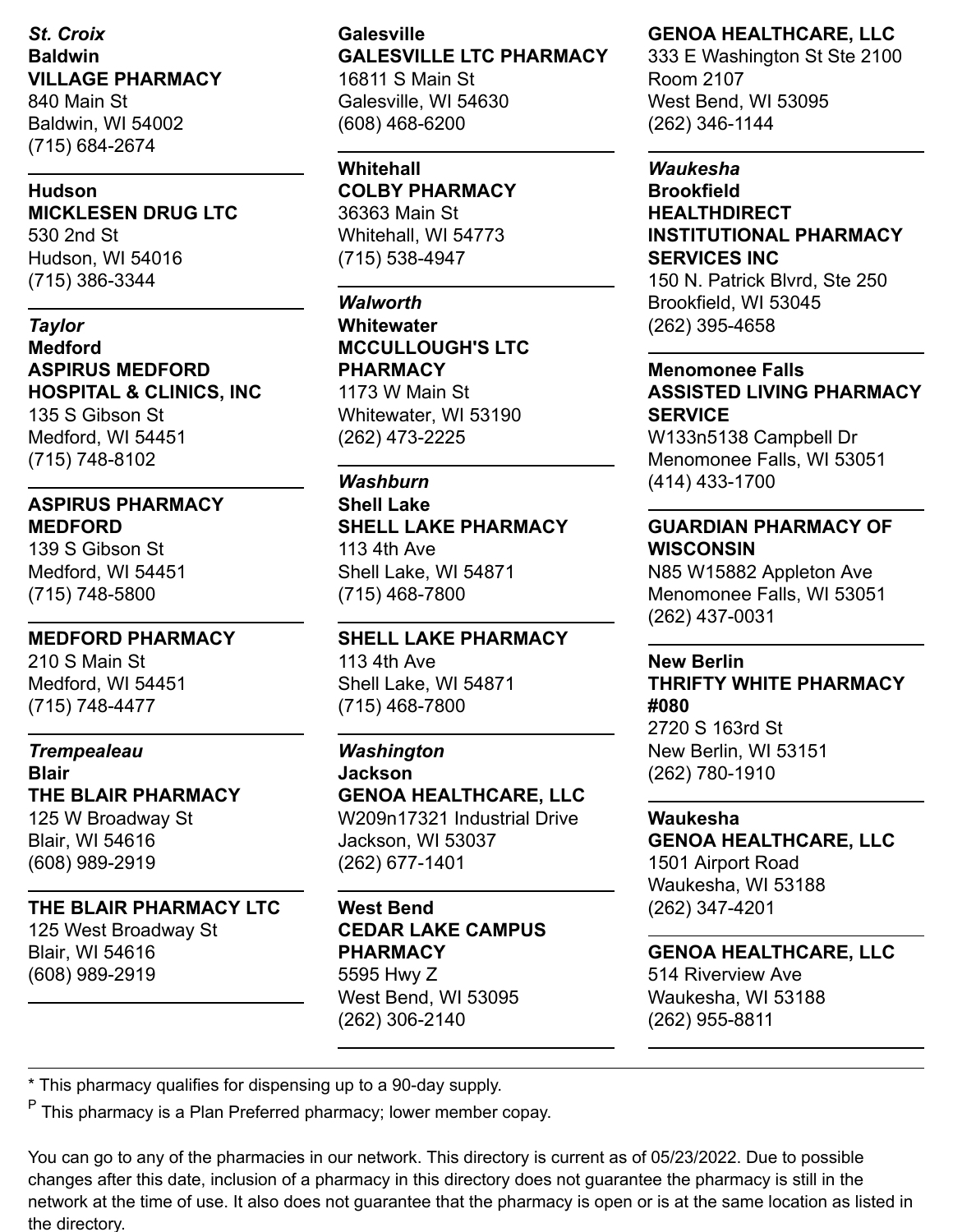#### **MORELAND PLAZA PHARMACY COMBO**

827 W Moreland Blvd Waukesha, WI 53188 (262) 542-4488

#### *Waupaca* **King WISCONSIN VETERANS HOME PHARMACY**

N2665 County Road Qq King, WI 54946 (715) 258-1674

## *Winnebago*

**Neenah MORTON LTC** 201 E Bell Street Neenah, WI 54956 (920) 727-3853

#### **Omro ADVANCED CARE PHARMACY OF OMRO**

333 E Huron St Omro, WI 54963 (920) 685-6300

## **Oshkosh**

**LHO PHARMACY LLC** 225 N Eagle St Oshkosh, WI 54902 (920) 966-1345

## *Wood*

## **Wisconsin Rapids DALY DRUG LONG TERM CARE PHARMACY**

3215 8th St S Ste 101 Wisconsin Rapids, WI 54494 (715) 423-3401

## Indian Health Service/ Tribal/Urban Indian Health Program (I/T/U) Pharmacies

Only Native Americans and Alaska Natives have access to Indian Health Service / Tribal / Urban Indian Health Program (I/T/U) Pharmacies through Dean Health Plan's pharmacy network. Those other than Native Americans and Alaskan Natives may be able to access these pharmacies under limited circumstances (e.g., emergencies).

## *WISCONSIN*

*Bayfield* **Bayfield RED CLIFF COMMUNITY HEALTH CENTER PHARMACY** 36745 Aiken Rd Bayfield, WI 54814 (715) 779-3157

## *Brown* **Oneida ONEIDA COMMUNITY HEALTH CENTER PHARMACY**

525 Airport Drive Oneida, WI 54155 (920) 869-4826

## *Forest*

**Crandon SOKAOGON CHIPPEWA HEALTH CLINIC PHARMACY** 3144 Vanzile Rd Crandon, WI 54520 (715) 478-6429

## *Jackson* **Black River Falls HO-CHUNK HEALTH CARE CENTER PHARMACY**

N6520 Lumberjack Guy Rd Black River Falls, WI 54615 (715) 284-9851

## *Menominee*

**Keshena MENOMINEE TRIBAL CLINIC PHARMACY**

W3275 Wolf River Road Keshena, WI 54135 (715) 799-5464

*Sauk* **Baraboo HOUSE OF WELLNESS PHARMACY** S2845 White Eagle Rd Baraboo, WI 53913 (608) 355-5177

## *Sawyer*

## **Hayward LAC COURTE OREILLES PHARMACY**

13380 W Trepania Rd Hayward, WI 54843 (715) 638-5146

## *Shawano*

## **Bowler STOCKBRIDGE MUNSEE COMMUNITY** W12802 County Road A Bowler, WI 54416 (715) 793-5027

\* This pharmacy qualifies for dispensing up to a 90-day supply.

<sup>P</sup> This pharmacy is a Plan Preferred pharmacy; lower member copay.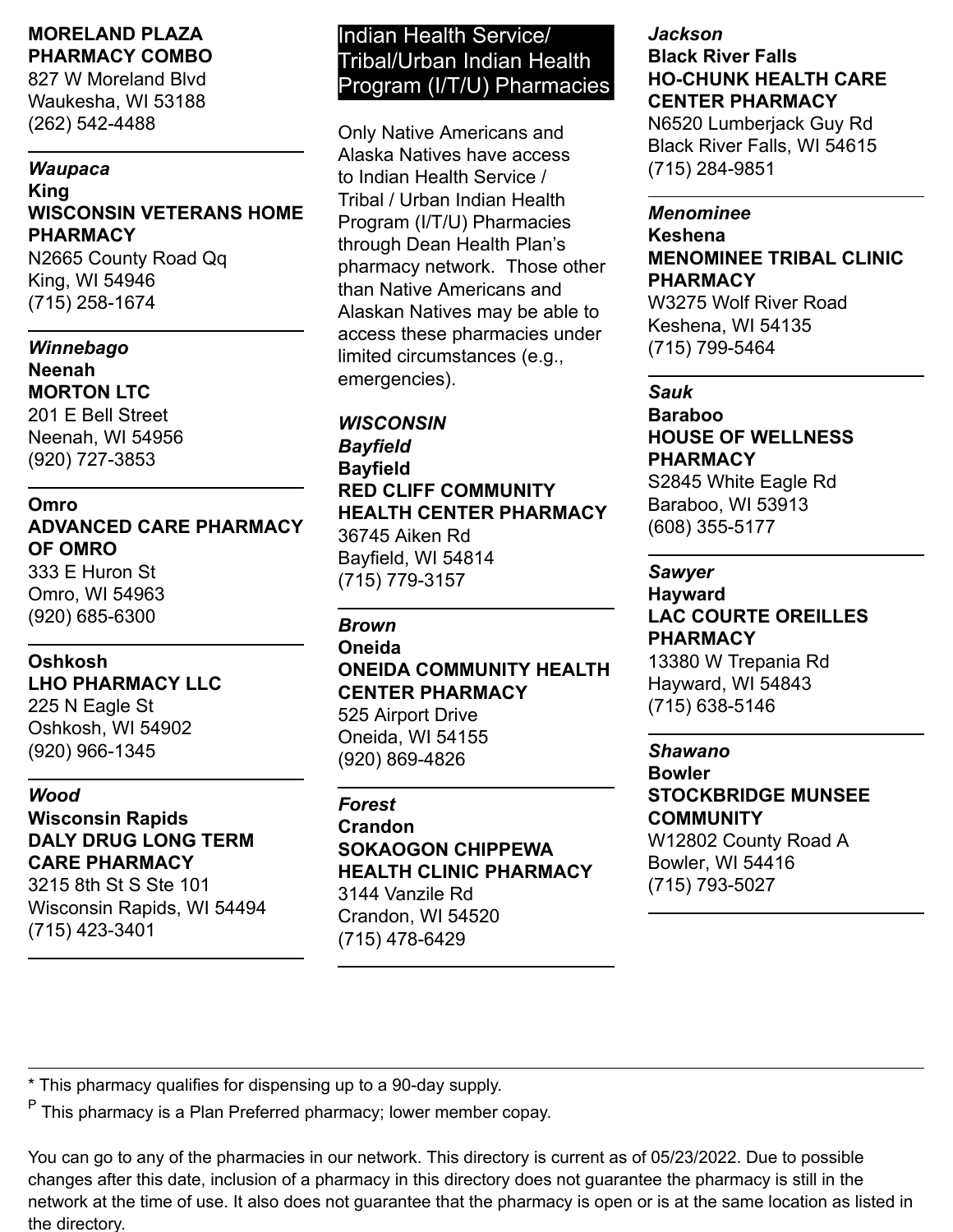*Vilas* **Lac Du Flambeau PETER CHRISTENSEN HEALTH CENTER**

129 Old Abe Rd Lac Du Flambeau, WI 54538 (715) 588-2131

#### Specialty Pharmacy

#### *WISCONSIN*

*Dane* **Madison LUMICERA HEALTH SERVICES LLC** 310 Integrity Dr Madison, WI 53717 (855) 847-3553

#### *ARIZONA*

*Maricopa* **Phoenix LUMICERA HEALTH SERVICES, LLC** 5350 E High St Ste 200 Phoenix, AZ 85054 (855) 847-3553

#### *CALIFORNIA*

*Orange* **Irvine QUALITY DRUG CLINICAL CARE** 18 Technology Dr. Irvine, CA 92618 (855) 847-3553

\* This pharmacy qualifies for dispensing up to a 90-day supply.

<sup>P</sup> This pharmacy is a Plan Preferred pharmacy; lower member copay.

You can go to any of the pharmacies in our network. This directory is current as of 05/23/2022. Due to possible changes after this date, inclusion of a pharmacy in this directory does not guarantee the pharmacy is still in the network at the time of use. It also does not guarantee that the pharmacy is open or is at the same location as listed in the directory.

*MARYLAND Montgomery* **Gaithersburg LUMICERA HEALTH SERVICES, LLC** 704 Quince Orchard Rd Ste 150 Gaithersburg, MD 20878 (877) 885-1101